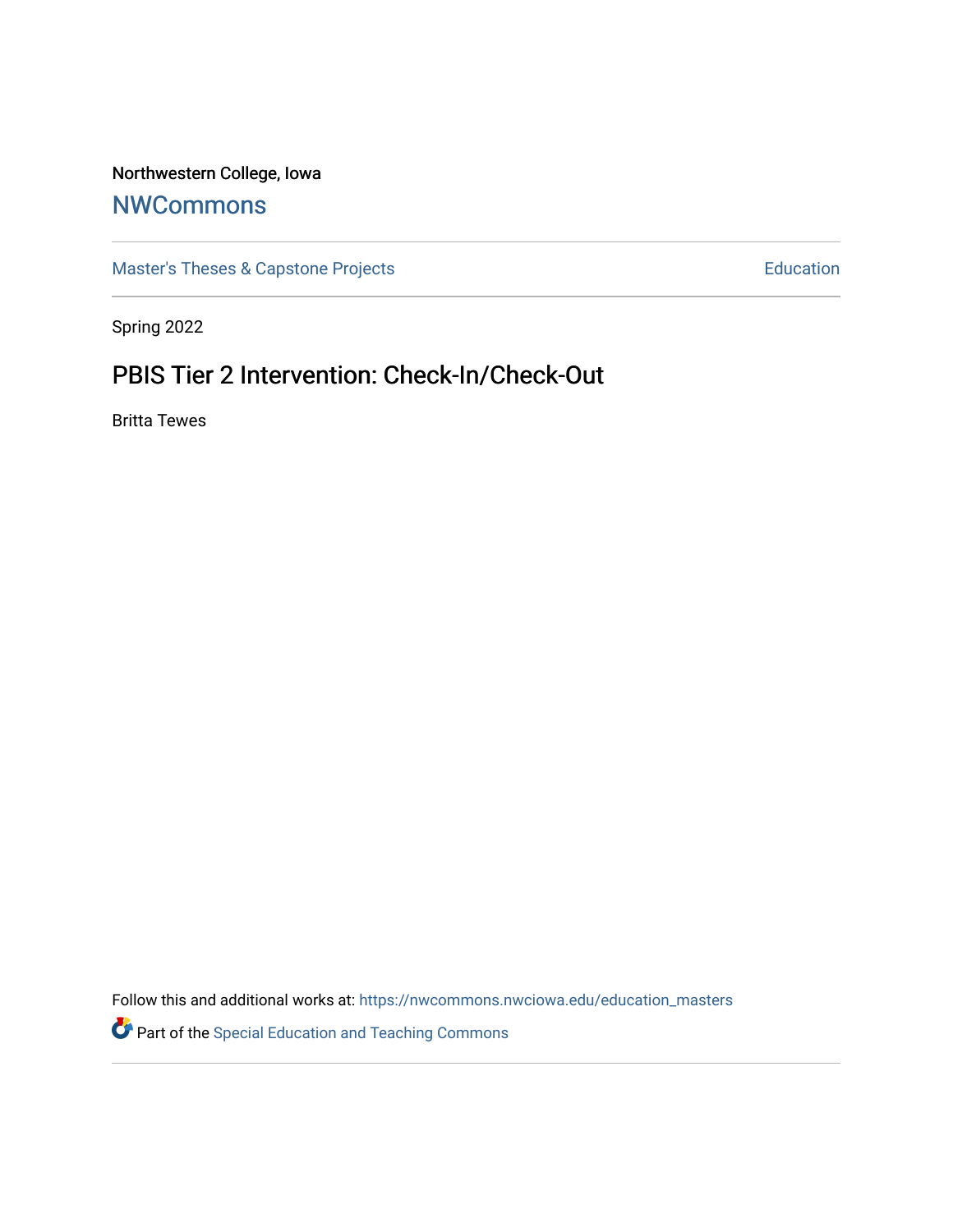# **PBIS Tier 2 Intervention: Check-In/Check-Out**

Britta Tewes

Northwestern University

EDU635.03.SP2022

Dr. Kenneth Hayes

April 24, 2022

An Action Research Project Presented in Partial Fulfillment of the Requirements For the Degree of Master of Education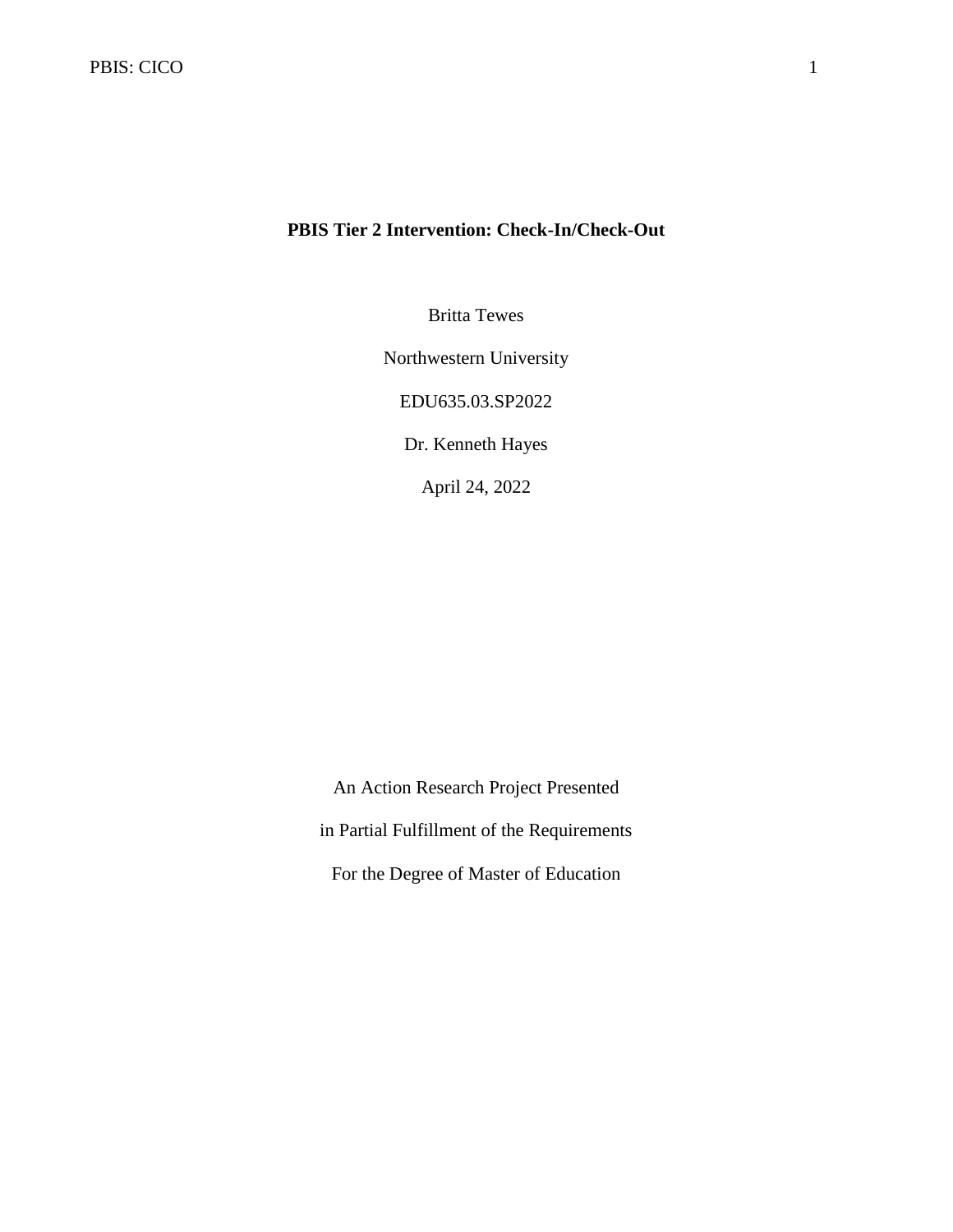#### **Abstract**

The following is an action research project studying the effects of PBIS Tier 2 intervention, Check-In/Check-Out (CICO). Data was collected over the course of two weeks following four elementary students in a rural school district. CICO intervention data was taken according to the students' ability to demonstrate the three school rules; safety, respect, and responsibility. Findings of the study show a 75% success rate, as well as collaborating teachers' opinions regarding the intervention. In support of the using the CICO intervention, a literature review was conducted delving into the successes of previously conducted PBIS research. Limitations and future research are discussed.

*Keywords:* PBIS, tier 2 intervention, check-in/check-out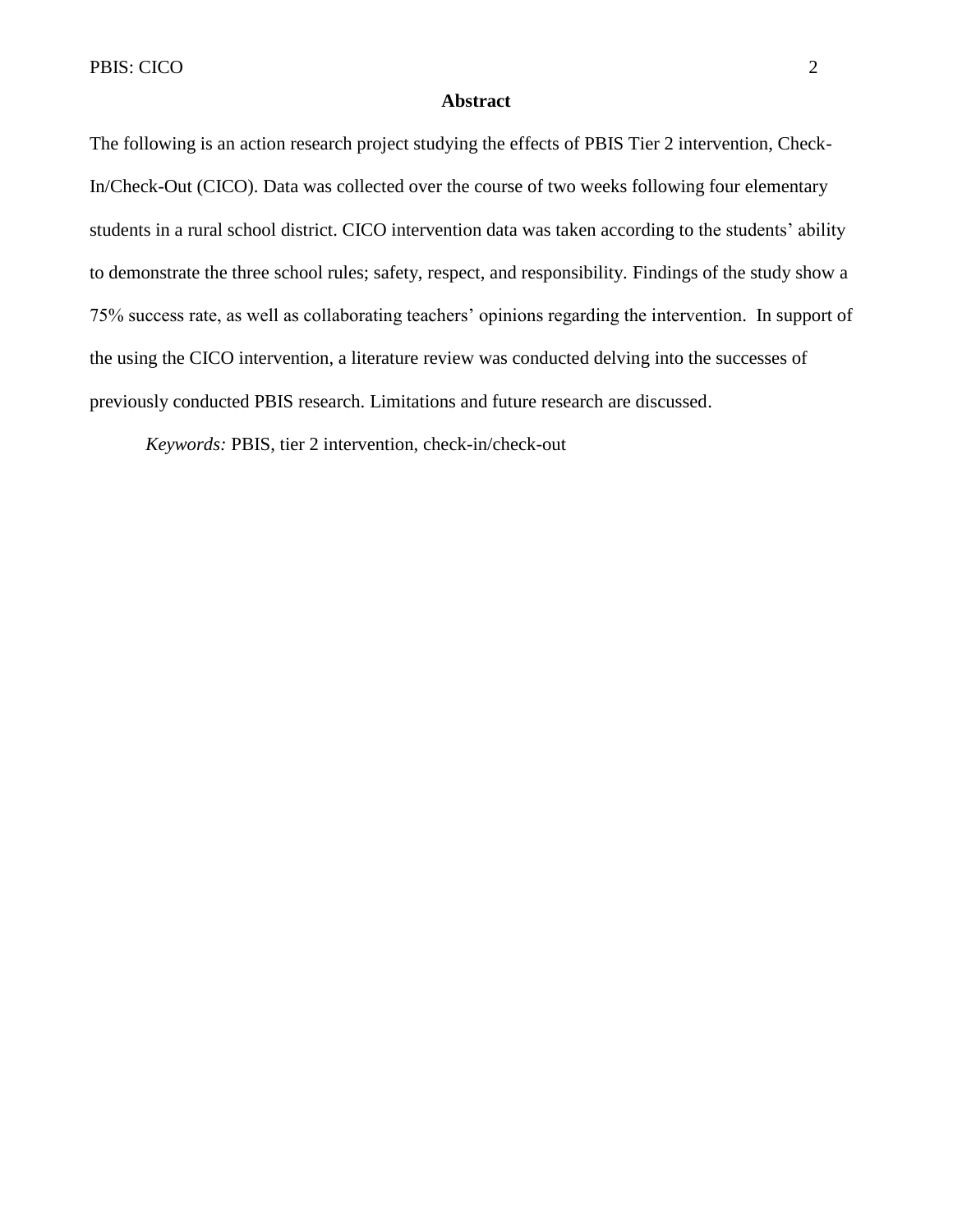# **Table of Contents**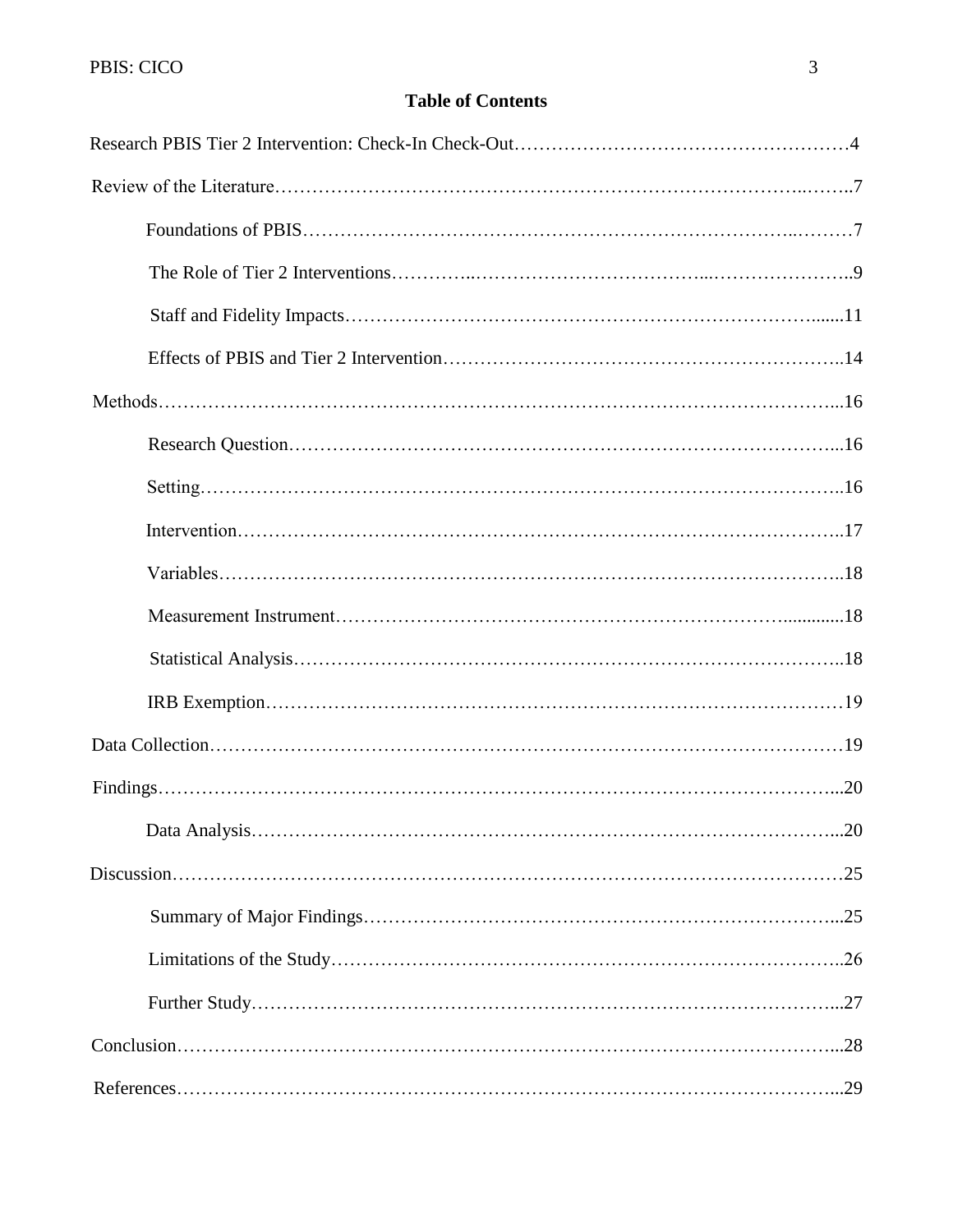#### **Research PBIS Tier 2 Intervention: Check-In Check-Out**

Schools across the United States are using PBIS as a way to teach socio-emotional skills, prevent unwanted behaviors, and improve academic outcomes. According to the Center on PBIS, funded by the U.S. Department of Education, "Positive Behavioral Interventions and Supports (PBIS) is an evidence-based three-tiered framework for improving and integrating all of the data systems, and practices affecting student outcomes every day". All students receive Tier 1 universal supports to help prevent problem behaviors from occurring as well as a school-wide discipline system; however, some students require additional interventions such as Tier 2 supports as in the Check-In/Check-Out (CICO) system.

"Check-in/Check-out pairs the use of an adult mentor with a daily progress report to help students meet individualized behavioral goals" (Boden et al., 2018). Tier 2 systems assist students in honing in on problem behaviors and providing them with supports on how to replace unwanted behaviors with a more desired outcome. With the level of diverse needs of students being served today, it is crucial to implement systems individualized to the students' needs. The problem with school's disciplinary procedures is typically the lack of a systematic process to assist students who's needs go beyond the basic level of supports. CICO allows positive adult/student interaction with frequent specific conversations about the child's day: "Check-in/Check-out pairs the use of an adult mentor with a daily progress report to help students meet individualized behavioral goals" (Boden et al., 2018).

This action research project will provide data to support the use of Tier 2 interventions are needed to assist the 10-15% of the student population that Tier 1 interventions are not sufficient. CICO intervention will provide students with the supports needed to reduce the amount of off-task behavior and increase the amount of positive behavior focusing on safety, respect, and responsibility.

A multitude of action research studies have founded positive results of the CICO system with decreased negative behaviors as well as increased positive behaviors and feedback. As cited in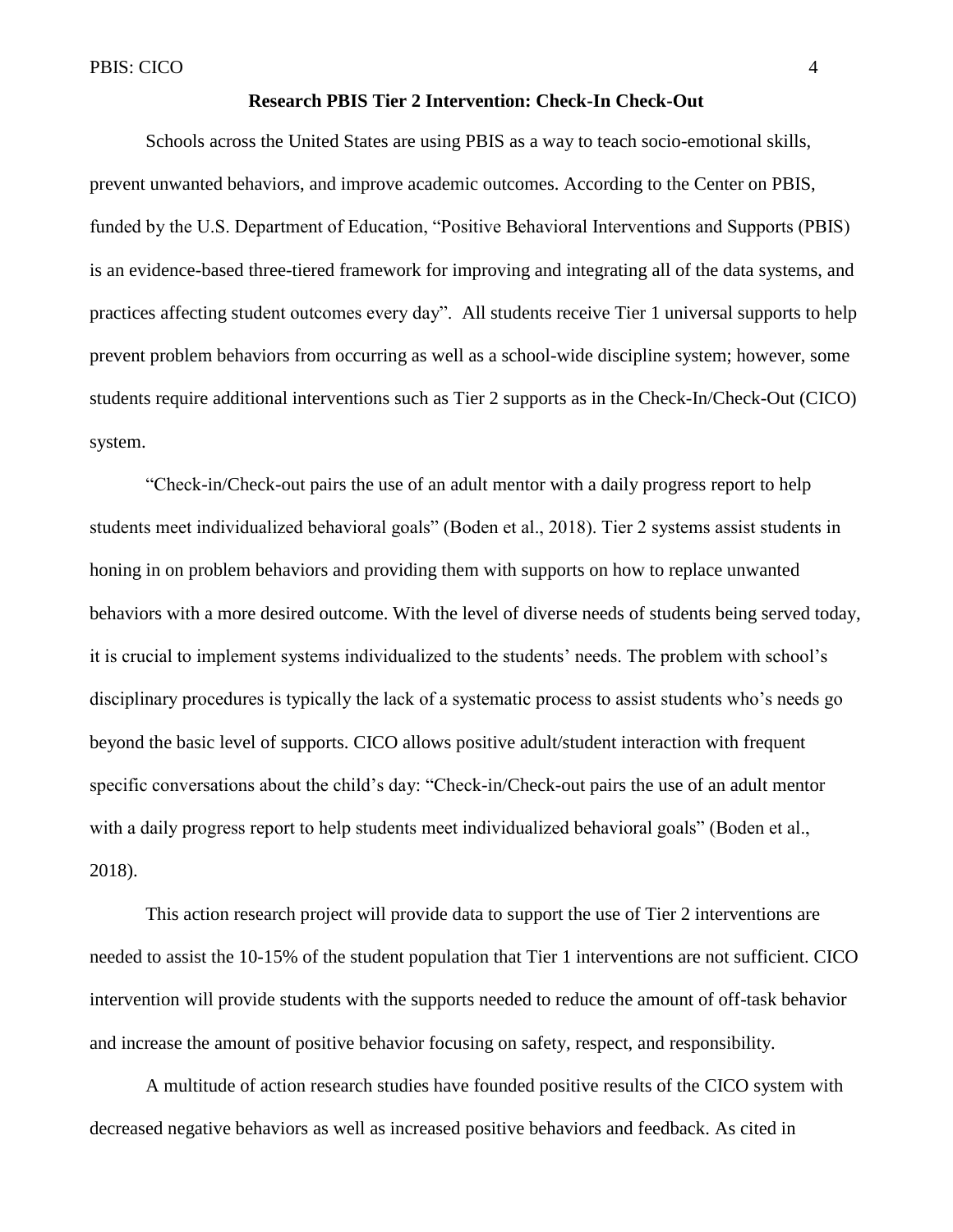Hawken, et al., (2015), "CICO was effective in reducing problem behavior in 14 out of 18 studies conducted in elementary settings and in 9 out of 10 studies conducted in secondary settings" (p. 306). Additional research has stated the large increase in positive student behaviors by vast margins across the board. "Researchers Ennis et al. (2012), Todd et al. (2008), and Wallace et al. (2008), have applied different techniques to assess for CICO effectiveness, including the frequency of office discipline referrals, problem and prosocial behavior ratings, and direct observations. Elementary and middle school students have shown decreases in the frequency of problem behavior when exposed to CICO" (Sobalvarro et al., 2016). The opportunity to address multiple areas of concern through the use of a CICO system has shown great success and effectiveness in variety of settings.

The use of a CICO system, that includes frequent positive adult interactions, promotes a decrease in student behaviors while increasing student daily report points in the areas of safety, respect, and responsibility. Success will be gleaned from the Daily Progress Report (DPR) data collected for this quantitative research. According to Goodman-Scott (2013), "Data were used to guide implementation of interventions, and new data were collected regularly to assess intervention effectiveness" (Goodman-Scott, 2013, p. 114). By creating opportunities for students to have multiple daily check-ins, it allows the students to begin the self-monitoring process. Students benefit from the teacher check-ins throughout the day as well as the mentor check-ins before and after school.

The primary purpose of this action research project was to determine the degree of Tier 2 intervention effectiveness using CICO data. Prior to this year the elementary has not had a structured Tier 2 intervention along with only one full year of Tier 1 PBIS implementation. Students who were considered to be in need of additional assistance were given a variety of charts and/or schedule modifications to promote positive day-to-day behaviors and interactions. Data was collected from previous types of charts day to day; however, little was done with the information.

The school in this project made plans to implement Tier 2 interventions. With the necessity of one consistent CICO mentor for students on a Tier 2 intervention it is suggested an alternative person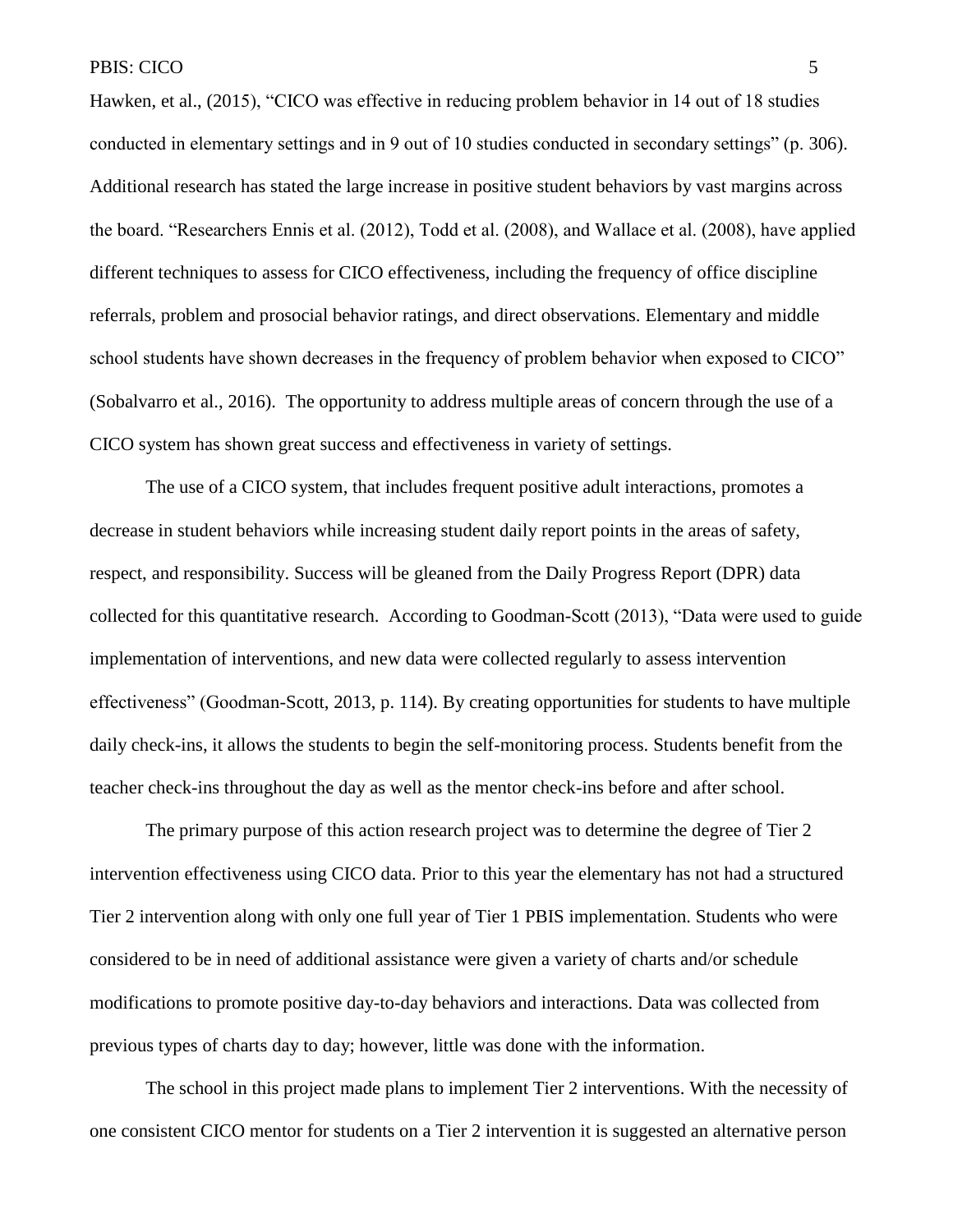be designated for CICO students. As the school participating in this action research does not have a full-time school counselor, one of the instructional strategists will be the designated CICO mentor for the participating students.

This action research project will focus on the following:

- Does the implementation of a CICO system improve student behavior in the classroom in the areas of safety, respect, and responsibility?
- Do the students using the CICO system feel this is a successful intervention for them?
- Do the participating classroom teachers feel the CICO system is an effective Tier 2 intervention?

At the conclusion of this action research paper it will be determined by percent how the participating students DPRs were changed, as well as the feedback of the participating parties regarding the functionality and effectiveness of this intervention. Quantitative data from the DPRs will be collected and displayed by graphs as well as qualitative data will be compiled from the interviews of participants.

Overall findings from action research on PBIS will be compiled into four main themes. The literature review will delve into the topics of PBIS as a multitiered system, which will be laid out beginning with the foundations of PBIS. Further studies will explicitly explain the necessity of Tier 2 interventions. The second area of discussion will consider the staff members needed to effectively implement PBIS. The third section will establish the necessity of their roles for full PBIS implementation. The conclusion of the literature review will analyze the findings regarding the effects of PBIS and tier 2 interventions overall.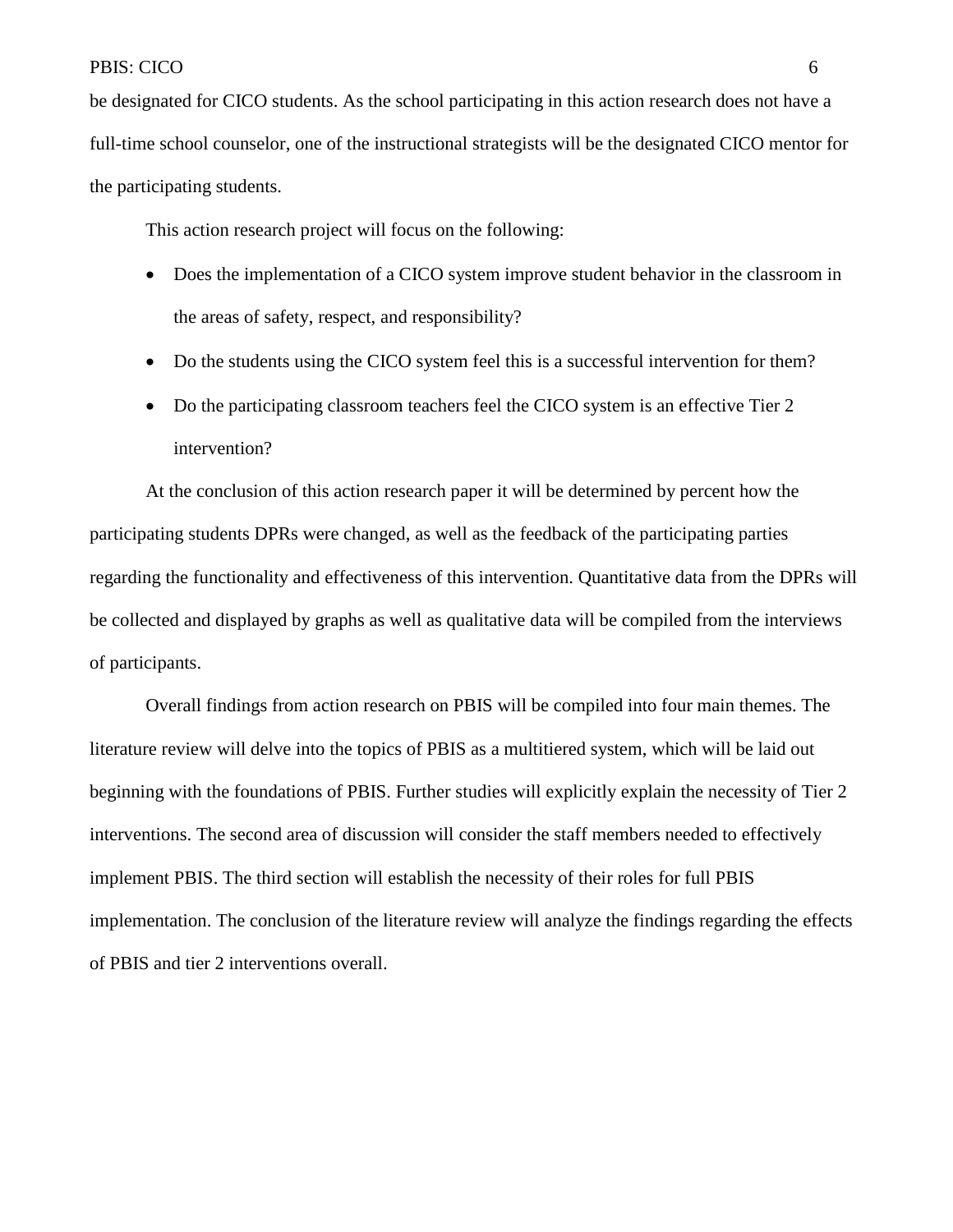#### **Review of the Literature**

The following will be a literature review on PBIS with a focus on Tier 2 interventions and the action research findings. Areas covered will be foundations of PBIS, necessity of Tier 2 interventions, roles of staff members, and the effects of PBIS/Tier 2 interventions.

#### **Foundations of PBIS**

"PBIS encompasses multiple levels of support, so the specific interventions and their intensities will vary depending on the unique needs of the students. However, in general, PBIS consistently relies on data to inform decisions about the selection, implementation, and progress monitoring of interventions across tiers" (James et.al., 2019). Data-driven decisions, implementation, and progress monitoring are at the forefront of PBIS success rate, all of which revolve around the fidelity at which the program is carried out. In this study over the course of two school years, 2015-2016 and 2016- 2017, implementation fidelity levels were assessed to predict out-of-school suspension changes per 100 students. On average, James et.al. (2019), reported about 4.05 fewer suspensions per 100 students. Concluding the findings of student suspensions, longitudinal studies were done to assess relationships between implementation fidelity of school-wide positive behavioral support and interventions (SWPBIS) and student outcomes. "Specifically, we found that changes in implementation fidelity overtime are inversely related to changes in behavioral problems (OSS). What the current findings do is buoy the claim that SWPBIS is an effective MTSS tool, when implemented with fidelity, regarding reducing problem behaviors in schools" (James et.al., 2019). Without the fidelity portion of the PBIS system, student success rates would decrease as well as a lack of data to support decisions for student interventions.

In concurring ideas Horner et.al. (2015), states the impact of behavior analysis on PBIS is most clear in an unrelenting commitment to measurement of both implementation fidelity and the impact of PBIS on student outcomes. "Effective implementation processes build district and school capacity while establishing initial demonstrations" (Horner et.al., 2015). The necessity of proper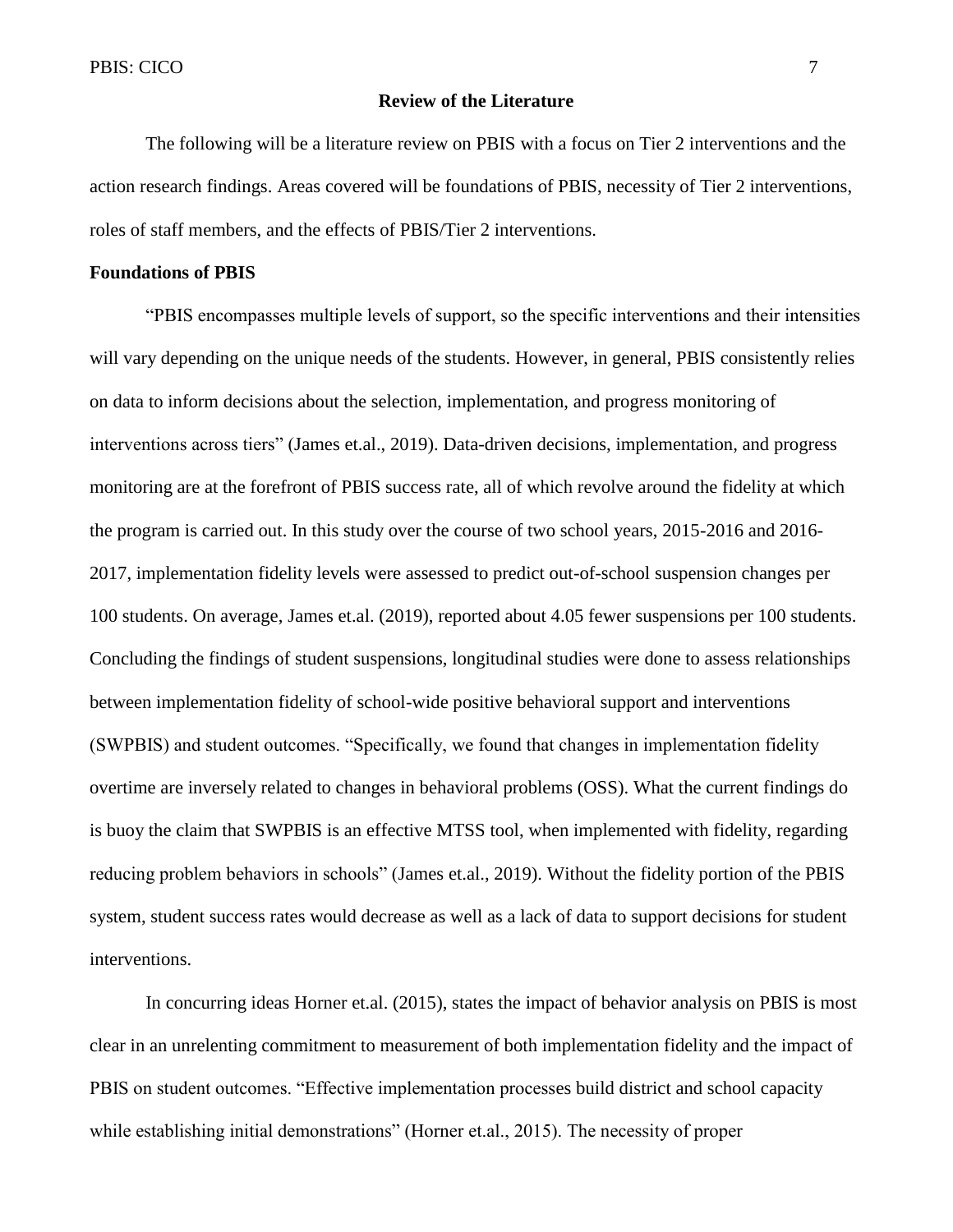implementation and fidelity does not begin and end with initial introductions to the concept of PBIS. As Horner et.al. (2015), goes on to conclude as initial schools in a district adopt PBIS, the leadership team needs to be improving district capacity to provide active coaching of trained skills to ensure that they are applied under natural conditions, at high fidelity, and with the adaptation to local culture needed to achieve the core features. Horner et.al. (2015), goes on to state his beliefs of emphasizing core features, rather than the practices taught to achieve the core features gives schools the opportunity to tailor their own strategies to accommodate and meet the cultural needs of their individual populations.

Many districts use videos to teach PBIS strategies to students, educational staff, and parents. Horner et al. (2015), Hirsch et al. (2019), states "The authors highlight how video can not only be used to teach expectations to students but also how it may be a vehicle for training staff (including nonteaching staff such as bus drivers, substitutes, and paraprofessionals), communicating the message and purpose of PBIS to a larger audience (e.g., families, district staff/administration, new hires), building a sense of connection/community (e.g., focusing on mental health needs or bullying prevention), and emphasizing school pride." With a large emphasis on the creation of an effective PBIS matrix Hirsch et.al., conducts a study to analyze the use of videos to teach how and what is the PBIS matrix (2019). Videos are used to distribute the information to a plethora of school faculty and students alike. Here is how the matrix was defined: "A PBIS matrix defines three to five universal expectations (e.g., be respectful, be responsible, be ready) across a variety of settings (e.g., classroom, cafeteria, bathroom). These behaviors are explicitly taught and reinforced" (Hirsch et al., 2019).

Universal expectations or core values are at the forefront of effective SWPBIS implementation. During a case study by Cressey et al., (2015), "[The research team members] collaboration focused on several key components of PBIS: the development of core values and behavioral expectations, lesson plans for teaching and reinforcing these expectations, and a system of positive reinforcement and meaningful consequences". Within the five-year case study of SWPBIS implementation data was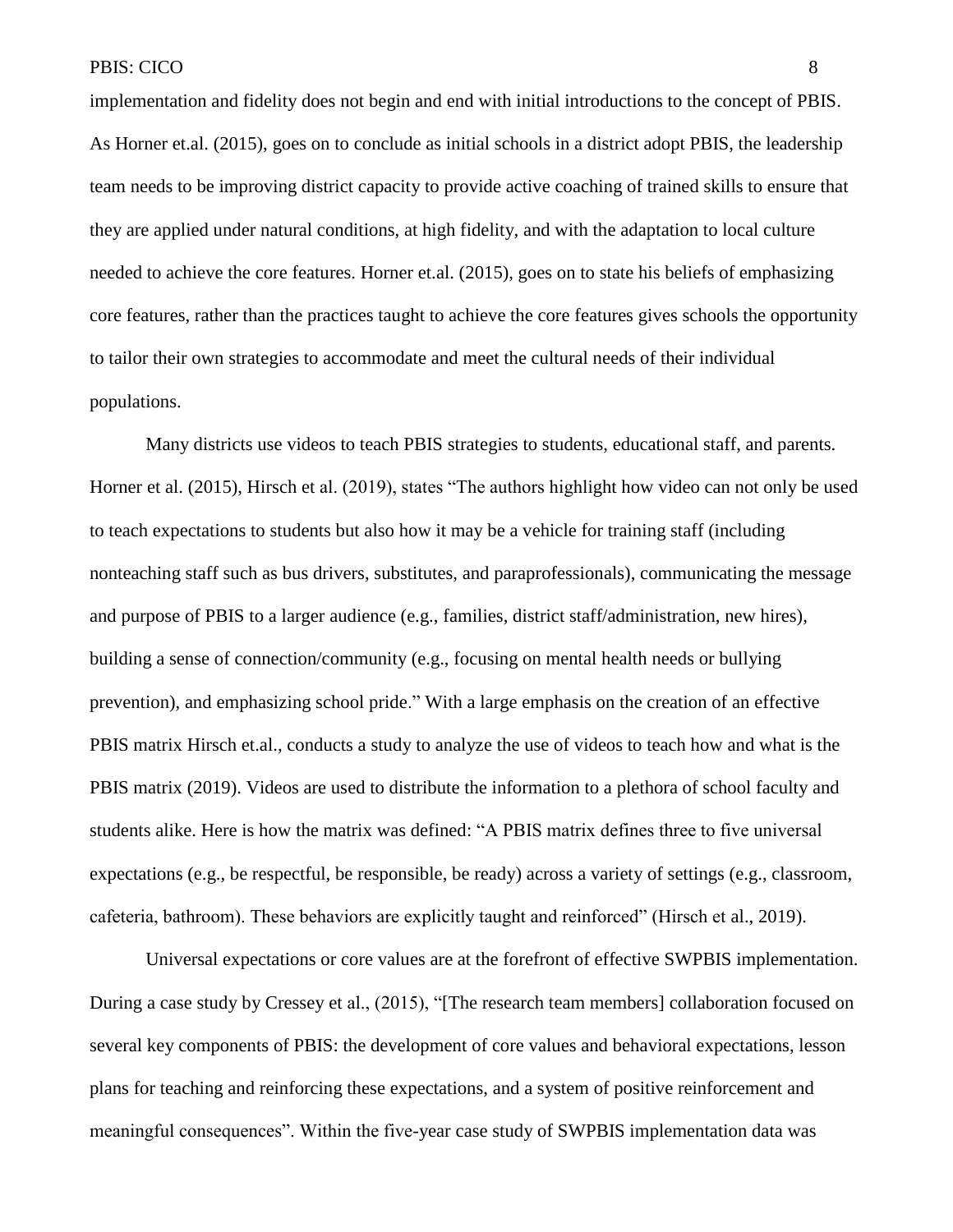collected on office discipline referrals (ODR). The most frequent problem behavior was indicated as defiance. Reports from the study concluded 161 out of 257 referrals were for defiance across all grade levels. "The CARE team used these data to plan a booster intervention that would promote and reinforce positive behaviors such as cooperation, following directions, and self-control" (Cressey et.al., 2015). With increased collaboration in these areas positive behaviors increase along with positive school culture.

A qualitative study by Koumas (2015) was conducted to discover how PBIS influenced student behavior and school culture. The study consisted of 21 middle school teachers with 33 (staff, student, and parent) participating interviews. "There is a lack of studies based on teacher, parent and administrator perceptions of how PBIS works; therefore, reflecting a gap in the literature" (Koumas 2015). Koumas (2015) went on to state by investigating the research questions it would provide advancement in scientific knowledge base in reference to the program and its influences on student discipline and school culture. "Nearly eighty-two (82%) percent of the participants believe PBIS to be effective at their schools while eighteen (18%) percent believe the program to still be in the early stages or would be more effective at another school" (Koumas 2015).

# **The Role of Tier 2 Interventions**

Students are identified as needing additional supports above and beyond the universal Tier 1 instruction. "Approximately 5% to 15% of the student population will need additional behavior support provided by a Tier 2 intervention such as social skills training or a check-in, check-out intervention" (Hawken et.al., 2015). "For schools utilizing a multi-tiered approach, Tier 2 conforms to a standard protocol approach, wherein all students requiring targeted support receive the same intervention" (Eklund et.al., 2019). Most commonly used tier two support being CICO. CICO systems are put in place to assist students with the lessoning of disruptive off-task behaviors. "A student is described as being disruptive off-task when he/she is negatively impacting the environment of other students or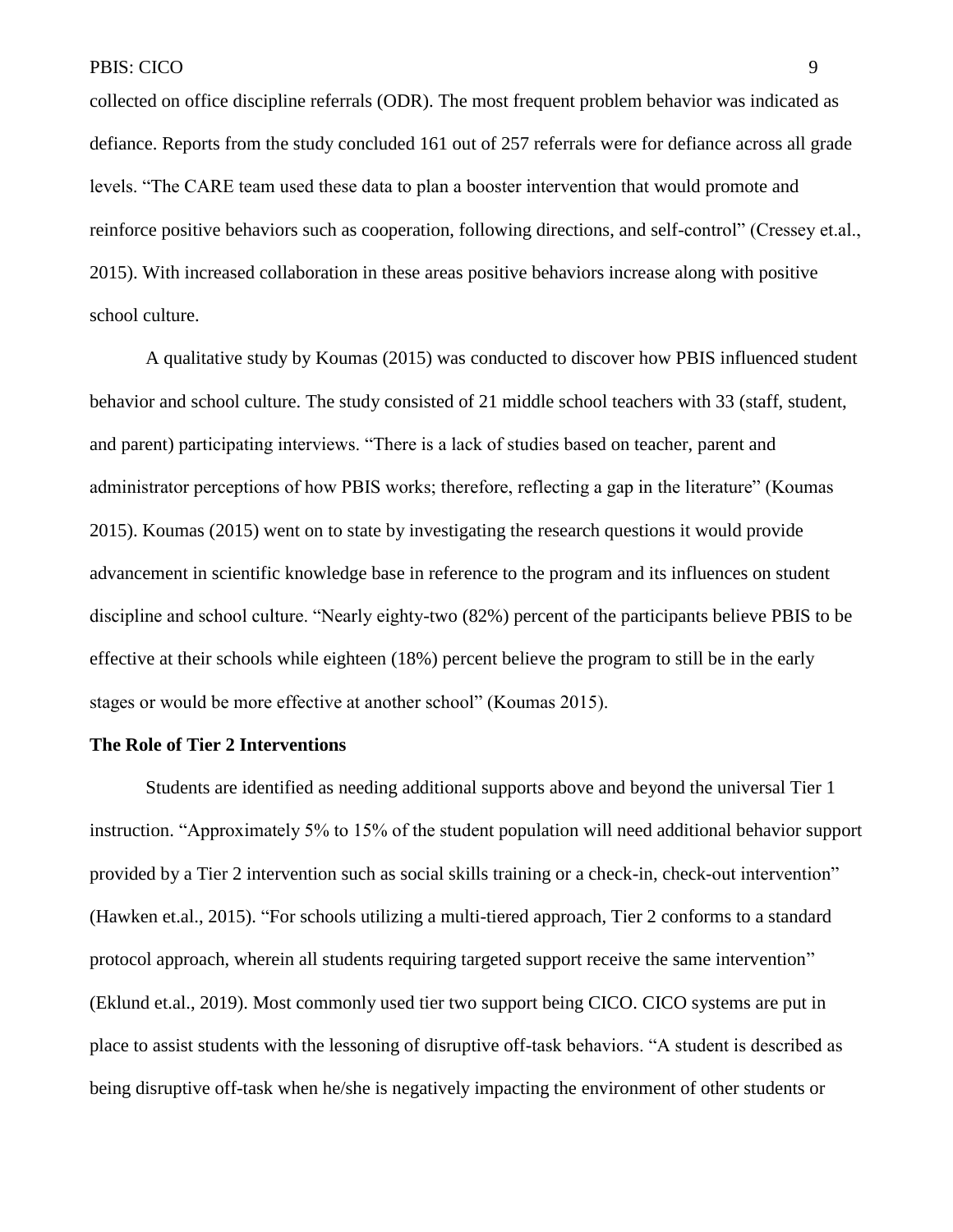teachers by talking out, being out of seat, inappropriately touching students, and not complying with teacher directions" (Sobalvarro et.al., 2015).

In a study conducted by Sobalvarro et.al. (2015) "students exposed to the CICO program responded positively as demonstrated by visual analysis and decreases in of off-task disruptive behavior from baseline to intervention." Sobalvarro et.al. (2015) found with the utilization of immediate intervention off-task disruptive behaviors decreased significantly with a 16% decrease within the first intervention phase.

Hawken et.al. (2015) also found that "84% of the students earned more than 80% of their DPR points. Results indicate that the majority of students on CICO in the schools in the Illinois PBIS Network regularly followed school-wide expectations" (Hawken et.al., 2015). To further promote the success and positive effects of CICO systems a recommended exit of tier two interventions is provided. "The percentage of students earning 80% or more of their DPR points on average was also calculated across 4 years, because students who receive 80% of points per day are successful on the intervention and typically need no additional intervention" (Hawken et.al., 2015). DPR points are first obtained during a morning check-in with the student's facilitator or mentor. "During the check-in, the student was given a daily progress report (DPR) sheet that provided three positively stated student behavioral expectations (e.g., be safe, be respectful, be responsible), aligned with school-wide expectations. Mentors also assessed student readiness for the day, reminded them of their goals and expectations, and encouraged them to have a great day" (Eklund et.al., 2019). DPR points are utilized throughout the day as a tool for students to follow school-wide expectations with the intent to reach the level of 80% in order to be exited from Tier 2 interventions.

In a study analyzing the use of CICO beyond school walls Boden et.al. (2018) researched the effects of CICO in a vocational setting. "Students with MoID who display inappropriate behaviors often receive tertiary-tier interventions through the implementation of a behavioral intervention plan (BIP) as opposed to less intensive secondary-tier interventions which may be just as effective.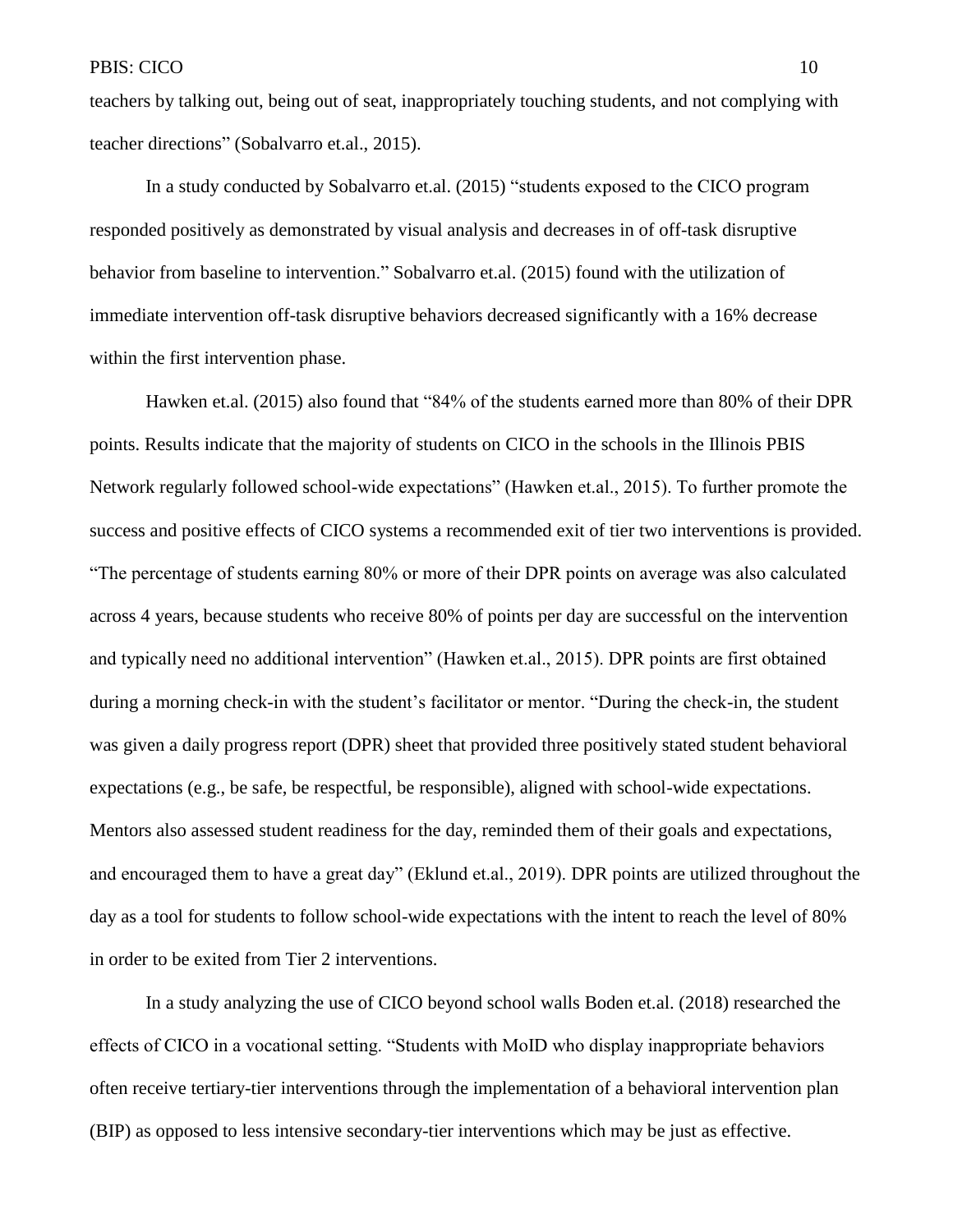Providing students with MoID with secondary-tier interventions may be a more effective and lessintensive method for reversing current levels of problem behavior and may increase the inclusiveness of this population of students with less-restrictive educational practices" (Boden et.al., 2018). With the knowledge of special education services being provided in the least restrictive ways possible Boden et.al. (2018) was able to conduct a study showing positive results of a less intrusive tier two support, CICO. Among the three students who participated in this study their off-task behaviors decreased in the following percentages: 41.82% - 5.83%, 44.07% - 5.42%, and 46.09% - 14.67%.

In contrasting views Majeika et al. (2022) conducts a study opposing the stict use of CICO. "The bread and butter of Tier 2 logic is the notion of efficiency achieved using a standard protocol intervention. Therefore, it is important that teachers have multiple interventions to choose from when matching students to Tier 2 behavioral interventions" (Majeika et al., 2022). Majeika et.al. (2022) states "BrB (Breaks Are Better) is an adapted version of CICO that includes scheduled breaks for students who have been identified as having escape-maintained problem behavior." Despite an extensive study Majeika et.al. (2022) was unable to find substantial results implicating BrB was more effective. "The results from this study provide one example of a functional relation to show BrB as more effective at reducing problem behavior than CICO. The remainder of the cases show indiscernible differences between the implementation of CICO and BrB" (Majeika et al., 2022).

#### **Staff and Fidelity Impacts**

The involvement of staff, administration, and community members in the PBIS framework have been assessed through the findings of many case studies. "Stakeholder support and leadership is critical to successful PBIS implementation and sustainability. Generally, 80% of staff should commit to PBIS to increase the likelihood of successful implementation" (Goodman-Scott et al., 2017).

Leadership teams are typically comprised of six to eight school staff, a leadership coach, school counselor, and often times a community member all working in conjunction with the school's administrators. In similar findings in a research study conducted at a PBIS implemented school, Clyne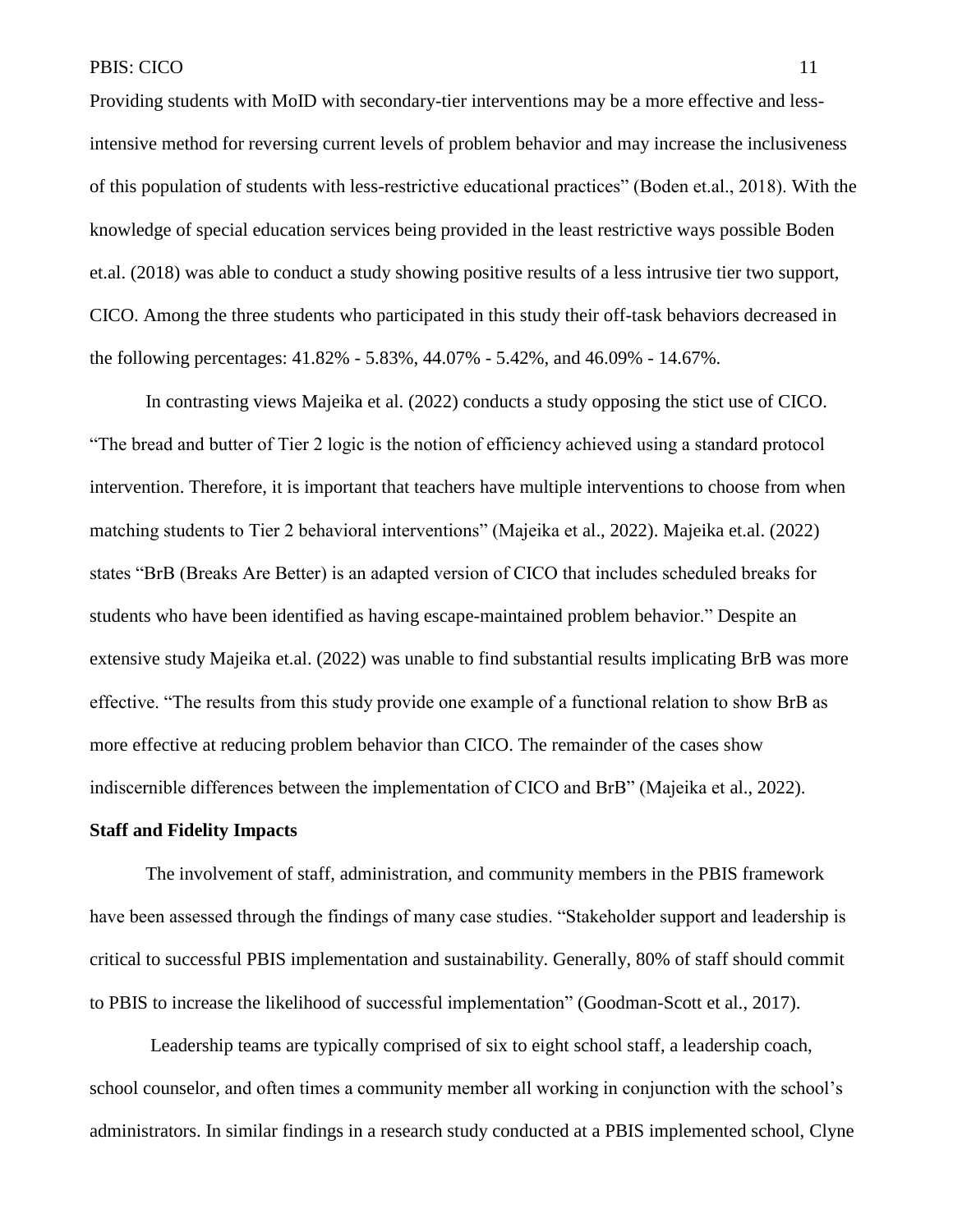(2017) found the importance of administrative support in promoting the use of PBIS as well as funding the program to run it with fidelity. Clyne (2017) went on to acknowledge how the promotion of PBIS coursed through the school personnel allowing a more fluid implementation. Goodman-Scott et al. (2017) did go on to state how the PBIS team should be culturally responsive and adapted to fit the school's unique climate. "By soliciting the voices of various stakeholders and taking into account the school's context, PBIS can be customized to represent and meet the specific needs of the school's demographics and community" (Goodman-Scott et al., 2017).

In a multitude of studies, school counselors came out with a reoccurring theme of importance and staple role in PBIS. School counselors were deemed a critical component of the success of PBIS due to their large impact regarding implementation, fidelity, and in culturally responsive ways. "School counselors can use their knowledge and recommendations (McIntosh et al., 2014) to reduce this very real problem of disproportionality in discipline practices, including implementing culturally responsive PBIS, disaggregating data and implementing accountability policies focused on discipline equity" (Betters-Bubon et al., 2016). An additional study Goodman-Scott et al. (2018), was conducted to further promote the importance of school counselors by focusing on the roles and responsibilities leading to the following themes supporting their part in PBIS; "(a) advocacy and systemic change, (b) leadership, and (c) collaboration." The study went on to state how "[participants of the study] proposed that, when assisting with student identification and intervention, school counselors utilize their indepth knowledge of the students" (Goodman-Scott et al., 2018).

In continued support of PBIS implementation, the following study was conducted with the focus on school personnel roles and importance as well as fidelity scores. Results of fidelity research by Goodman-Scott et al. (2017) determined with proper administrative leadership, proactive practices, community building, consistent implementation, and school counselor integration, the school district used in this study had a School-Wide Evaluation Tool (SET) score between 80-100% in all categories/features indicating high effectiveness of PBIS implementation. In conclusion of Goodman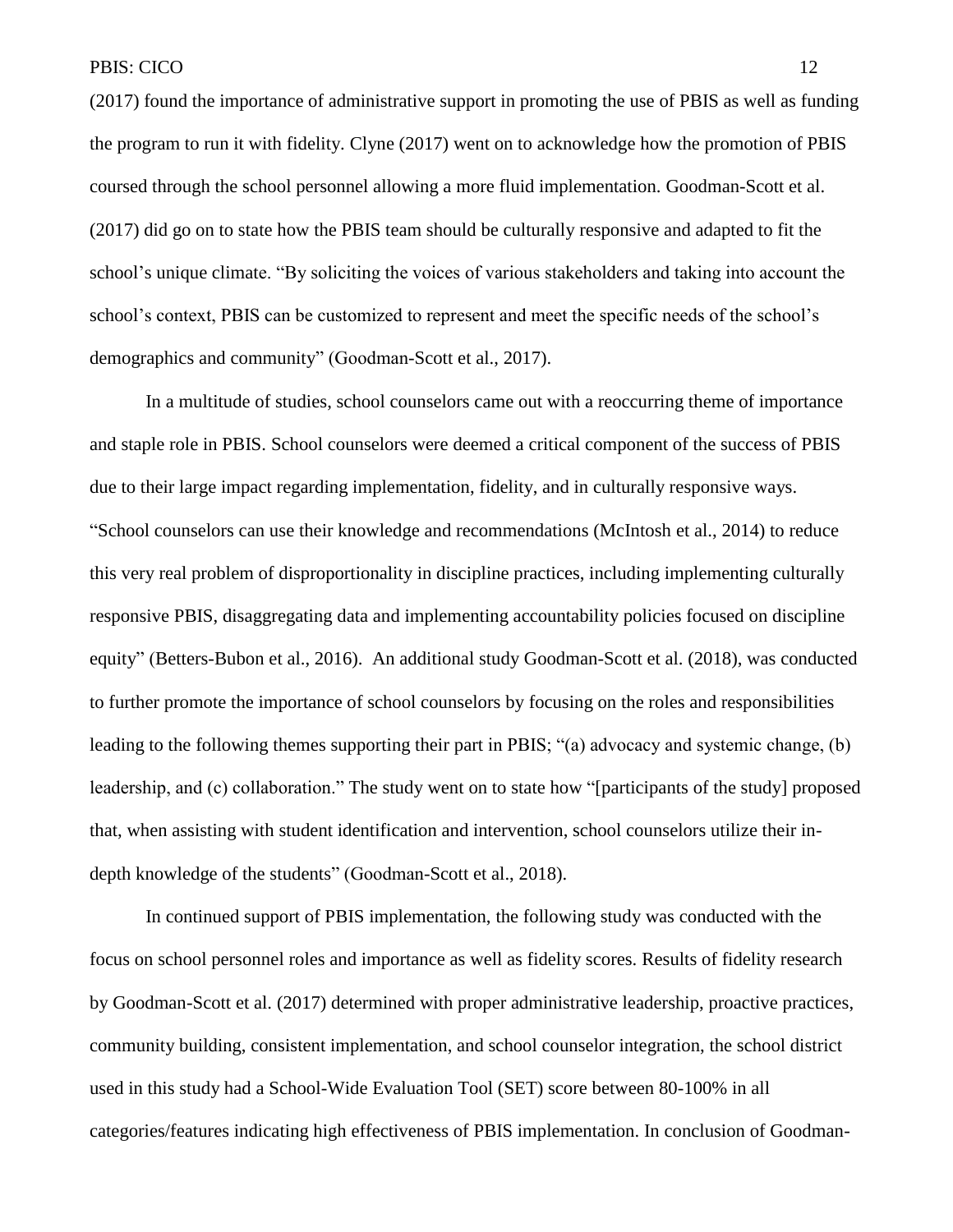Scott et al. (2017) research it was stated the positive outcomes gleaned from PBIS implementation included "increased student academics, decreased student disciplinary actions, improved school climate, staff commitment to PBIS, and decreased staff turn-over."

Congruent with Goodman-Scott et al. (2017), Betters-Bubon et al. (2016) also found a positive correlation between high-fidelity PBIS implementation and student success. "The effects of universal interventions on children's behavior throughout the school were measured via the number of ODRs per student for years 1–3. The average number of ODRs per student per year decreased for both schools." (Betters-Bubon et al., 2016). The case study went on to state, students who had been enrolled with the PBIS implemented school district resulted in fewer ODRs than for those students who moved in from out of district. Betters-Bubon et al. (2016) went on to address the potential effect to ODR numbers in regard to students moving in from a non PBIS district. "During year five the team noted that students who had moved to the school in the previous year received a high percentage of total ODRs and accounted for many of the students needing Tier 2 and 3 supports. The team integrated interventions and behavioral teaching opportunities to assist new students in that transition" (Betters-Bubon et al., 2016). The study concluded by providing findings of fidelity importance. Results showed of the 29 Tier 2 intervention groups that were implemented, an average of 90% fidelity was found.

In similar thoughts, the following study described the importance of fidelity and how it is best obtained when staff are given direct support and guidance on PBIS implementation. In a case study by Eiraldi et al. (2019) it was reported the importance of providing support to school counselors providing Tier 1 and Tier 2 supports. In the study conducted by Eiraldi et al. (2019) "a doctoral‐level psychologist and a masters‐level school psychologist (consultants) conducted two full days of training with members of the school leadership teams on PBIS. For Tier 2, school counselors participated in an initial training workshop and follow‐up consultation." In accordance to the study it is concluded that fidelity is obtained when time, focus, and explicit instruction is provided for school personnel.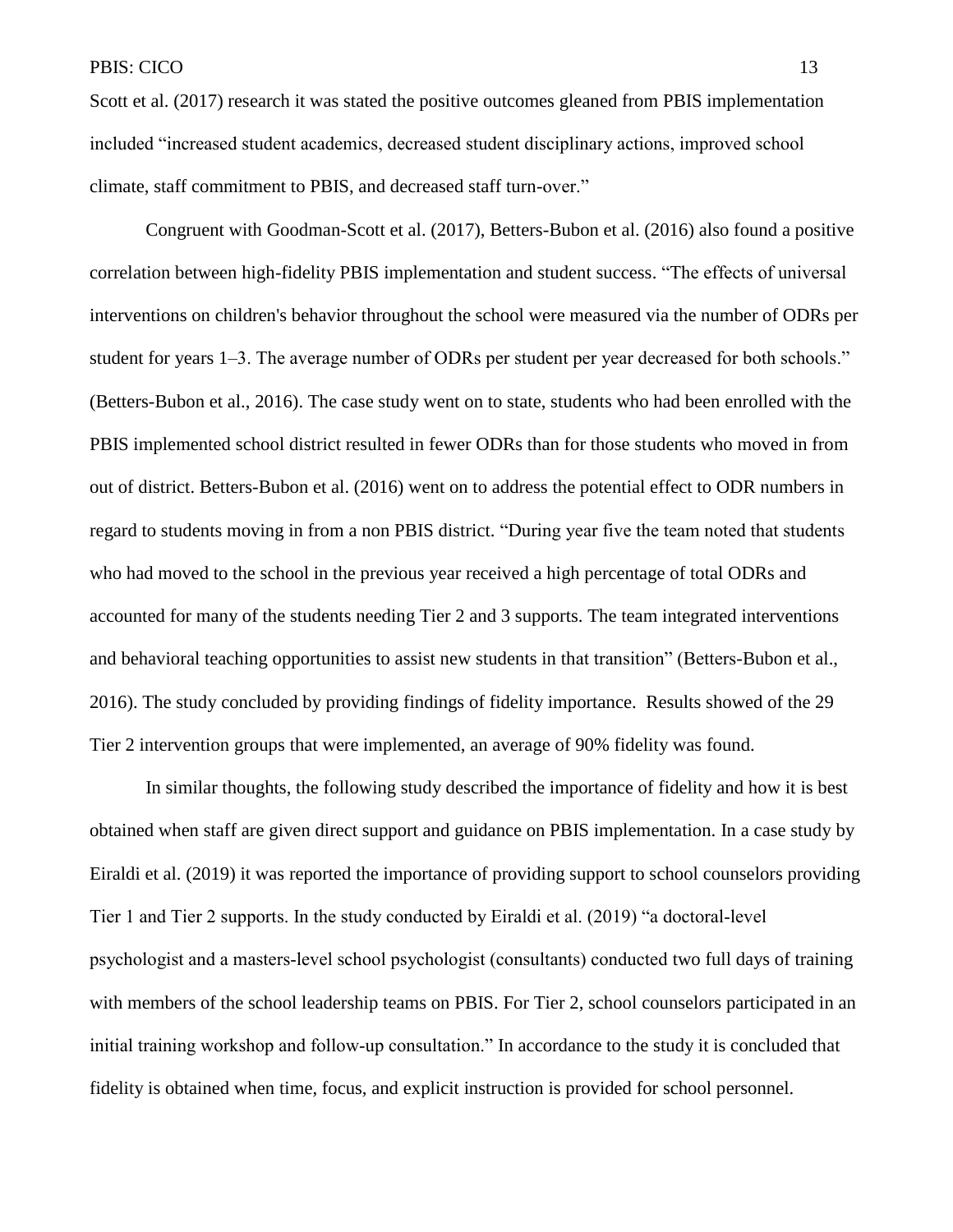#### **Effects of PBIS and Tier 2 Intervention**

Effects of PBIS and Tier 2 interventions have been looked at through a multitude of studies. A case study done by Clayton et al. (2020) looked at five schools over the course of three years who had fully implemented PBIS Tier 2 interventions. From the results of post PBIS implementation surveys, four themes emerged from the responses given by the PBIS staff participants of the five schools, when asked about their experiences of PBIS: the benefits of PBIS, the importance of school culture, the power of relationships in equity work, and challenges and next steps.

Of all the themes that emerged from the Clayton et al. (2020) case study it was noted the benefits of PBIS was the largest take away- "Study participants saw the benefits of PBIS in a number of ways, primarily in how it shifted their mindsets to looking for the positive in all aspects of their school and even their personal lives" (Clayton et al., 2020). In agreeance with the benefits of PBIS theme, Swoszowiski et al. (2013) discussed the benefits founded with PBIS Tier 2 intervention, CICO. In this study, four elementary aged students, living at an off-campus residential treatment facility, found success with an average of 23.96% increase regarding on-task and behavioral improvement while being a participant of the CICO intervention. Again, a high level of fidelity was crucial for the success of Tier 2 effectiveness. Swoszowiski et al. (2013) included the level of fidelity within the case study was 94.45%.

In addition to the positive impacts of PBIS, Cook et al. (2015) found positive impacts of PBIS in the areas of culture and climate within the schools where high fidelity took place. Cook et al. (2015) conducted a study in fourth and fifth grade classrooms having been identified as needing an additional support system beyond Tier 1. Teachers were asked to identify three behavioral expectations they wanted to improve in the five-week trial period. Within the case study time frame, PBIS intervention fidelity was recorded at a 97%. It was noted the importance of fidelity due to the nature of PBIS. "PBIS is focused on teaching, modeling, cueing, and reinforcing expectations in all settings throughout the school by all staff, as well as the inclusion of ongoing data-based decision making by tracking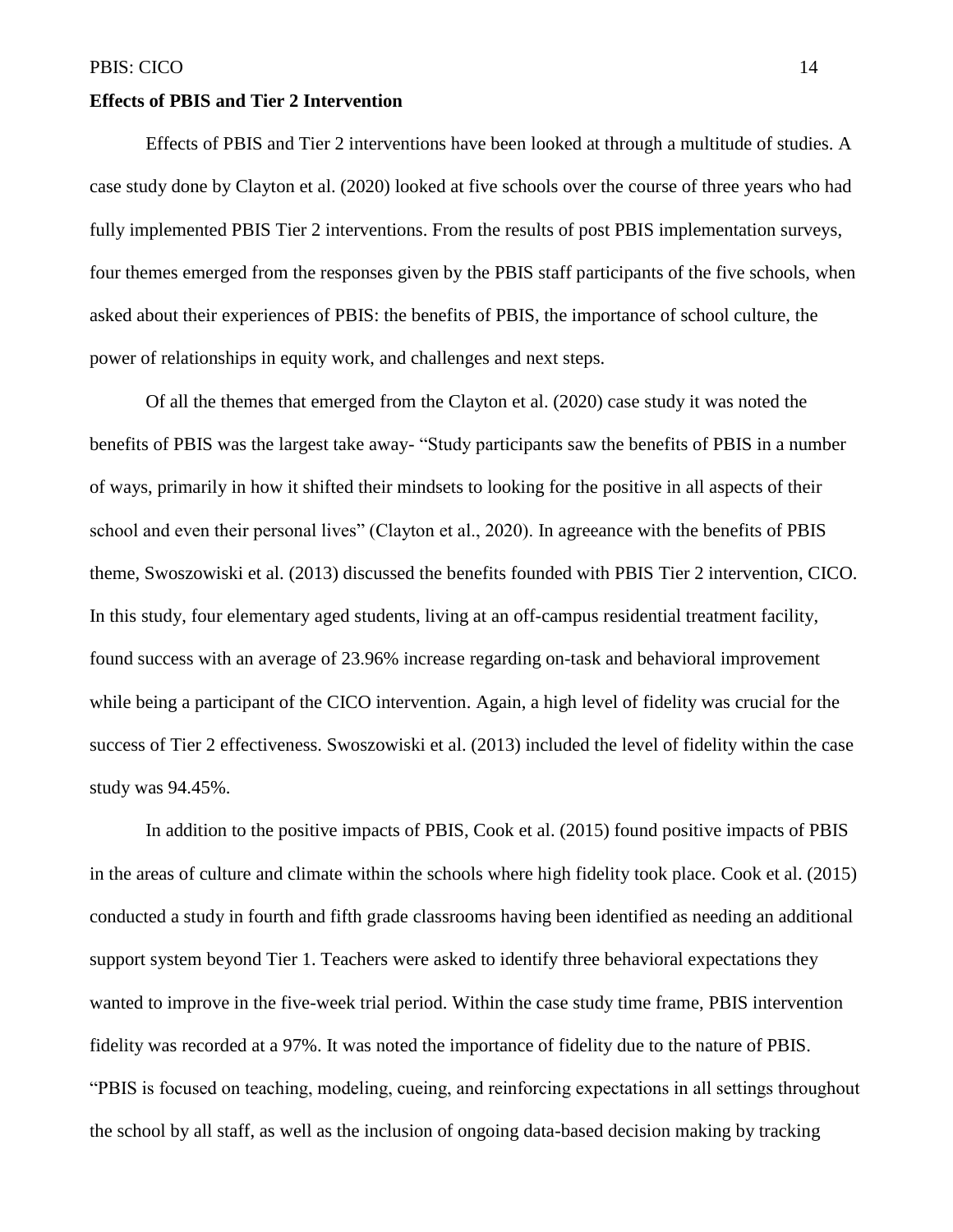disciplinary referrals" (Cook et al., 2015). At the conclusion of the trial period Cook et al. (2015) recorded the culture and climate of the school staff. It was noted out of a six-point scale of acceptability, feasibility, and fairness teachers responded to the survey with an average of 5.5 points, supporting the findings of the importance of school culture themes in study done by Clayton et al. (2020).

The benefits of PBIS were also examined in a large study conducted by Pas et al. (2019) utilizing 180 elementary, middle, and high schools. Using the School Wide Evaluation (SET) tool, schools reporting higher SET scores produced students with lower rates of suspension and truancy, and higher rates of achievement. While utilizing a variety of tests and assessments within the case study, fidelity was stated as a contributing factor towards the findings in this case study. "Although the [t] tests do not provide clarity on which specific cut point is best, there is a clear differentiation between reaching a level of high fidelity on specific subscales for particular outcomes" (Pas et al., 2019). Pas et al. (2019) concluded the research stating, "as a result, training, coaching, and support efforts should aim to fully optimize implementation fidelity of these elements as they may in turn translate into the best outcomes for students."

As noted by Clayton et al. (2020), positive school culture was also deemed critical to the success of PBIS. "Schools also noted the importance of the implementation being school based and the benefit that PBIS provided in being able to address the unique context of their own students and environment" (Clayton et al., 2020). Clayton et al. (2020) went on to say, "It is critical to recognize the importance of a full cultural shift among leaders, teachers, and students from the outset." When referencing the change in school and district culture it was noted "The clear and consistent expectations driven by the school district and senior leadership were seen as necessary ingredients to the success of PBIS implementation" (Clayton et al., 2020).

Related to the Clayton et al.'s (2020) theme referencing the power of relationships in equity work, Fefer et al. (2020) conducted a study with similar findings. Referencing the research of positive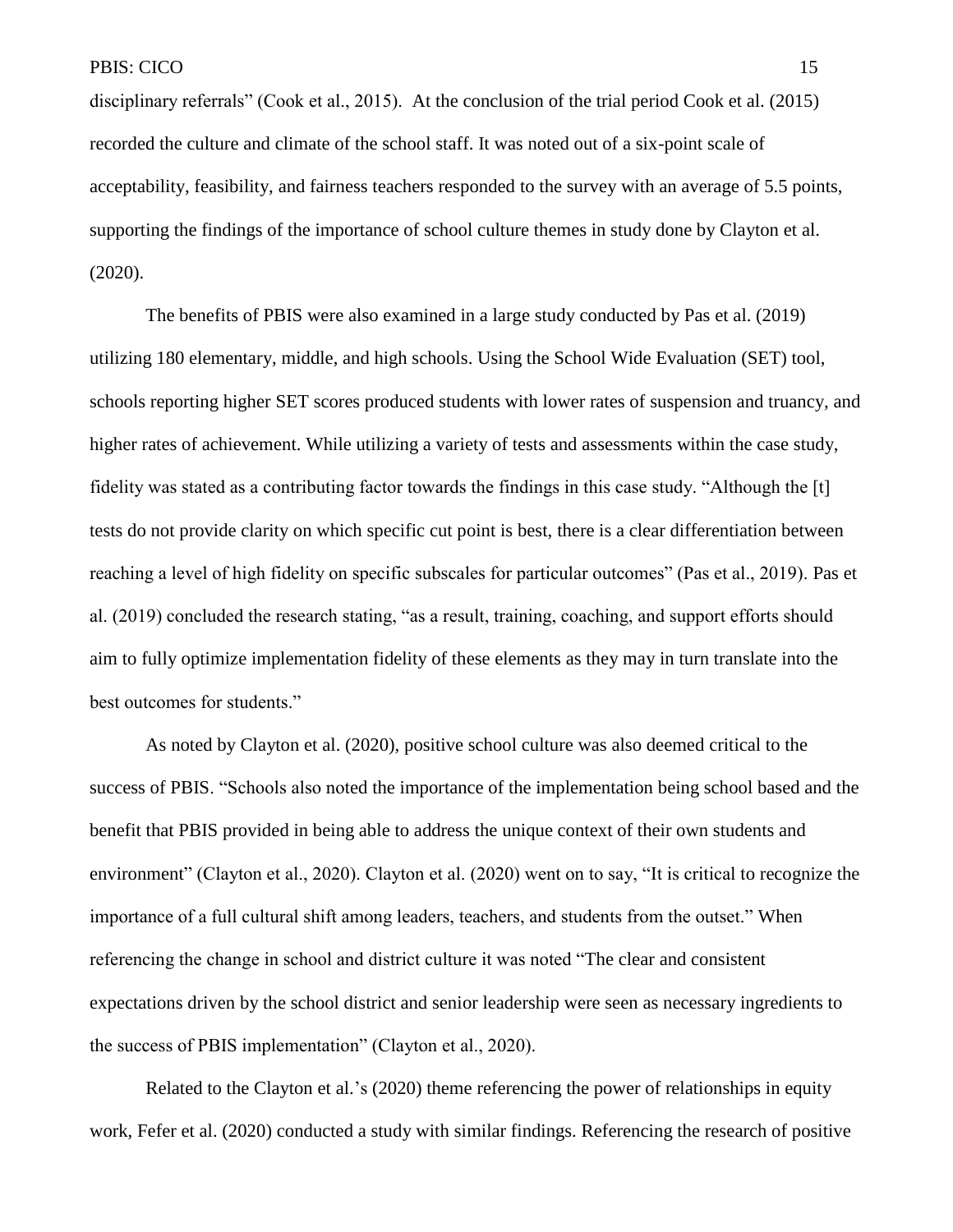parent contacts to student on-task behavior, Fefer et al. (2020) states "Evaluating practical strategies to enhance partnership in multi-tiered behavioral supports is an essential element to move the field of PBIS forward, as is developing and evaluating feasible methods for teachers to engage in simple proactive practices for students with off-task, and possibly challenging, behavior." Fefer et al. (2020) went on the state the importance of building the partnerships in a multi-tiered system creates the open line of communication between staff, students, and parents, involved in PBIS. Fefer et al. (2020) concluded with his findings on the relationships between a positive parent contacts and relationships to the desired outcomes of student on-task behavior through the use of PBIS interventions.

In concluding thoughts, while referencing the change in school and district culture it was noted by Clayton et al. (2020) "The clear and consistent expectations driven by the school district and senior leadership were seen as necessary ingredients to the success of PBIS implementation." Culture is strengthened and maintained through PBIS with norms, expectations, and shared language.

#### **Methods**

## **Research Question**

How do Tier 2 interventions (CICO) support students in less off task behavior within the classroom in the areas of safety, respect, and responsibility?

#### **Setting**

Hartley-Melvin-Sanborn Elementary was the district used in the research, where all data was collected, from grades TK, kindergarten, first, and third grade. School's population is about 200 students from TK-fourth grade. Class size on average is 22 students. The elementary building resides in rural Iowa serving 41% of free and reduced families.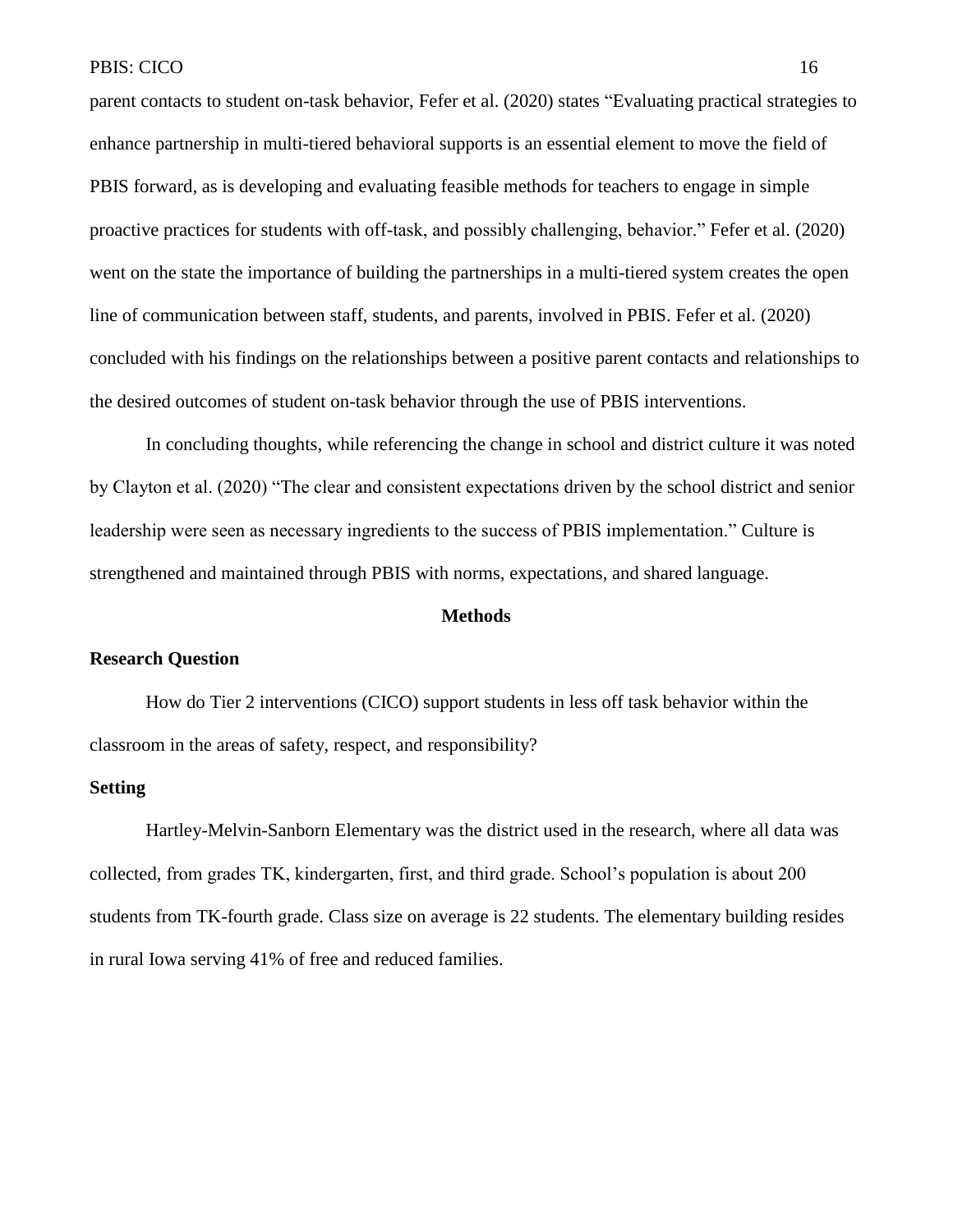# PBIS: CICO 17

#### **Table 1**

*Participants*

| <b>Staff</b> | <b>Years of Teaching</b> | <b>Grade Level Taught</b> | <b>Student</b><br><b>Demographics</b> |
|--------------|--------------------------|---------------------------|---------------------------------------|
|              |                          |                           |                                       |
| Teacher A    | 8 years                  | Transitional              | Student A:                            |
|              |                          | Kindergarten              | white/Hispanic                        |
|              |                          |                           | female, five years old                |
|              |                          |                           | Grade: TK                             |
| Teacher B    | 8 years                  | Kindergarten              | Student B: white male,                |
|              |                          |                           | six years old                         |
|              |                          |                           | Grade: K                              |
| Teacher C    | 9 years                  | $1st$ grade               | Student C: white                      |
|              |                          |                           | female, seven years                   |
|              |                          |                           | old                                   |
|              |                          |                           | Grade: $1st$                          |
| Teacher D    | 26 years                 | $3rd$ grade               | Student D: white male,                |
|              |                          |                           | nine years old                        |
|              |                          |                           | Grade: $3rd$                          |

# **Intervention**

Students were identified by general education teachers and PBIS team as needing tier two supports by assessing office referrals, behavior sheet incidents, and/or HELP team discussions. Once students were identified as needing additional support the facilitator conferenced with students individually to discuss how the CICO system could assist them in meeting the three school expectations more effectively; safety, respect, responsibility. Students were given supports through daily morning meetings to promote ways to reach their 80% daily goals in the three areas as well as example of how this might look, sound, and feel. At end of the day check out, students were a part of the logging in of data to allow them to take ownership of their daily points earned. Discussions about any areas potentially in need of change were held at the check-out meeting as well as concluding with a daily celebration to take home and share with their families. The CICO intervention data was collected for a two-week period, with five full day of school each week.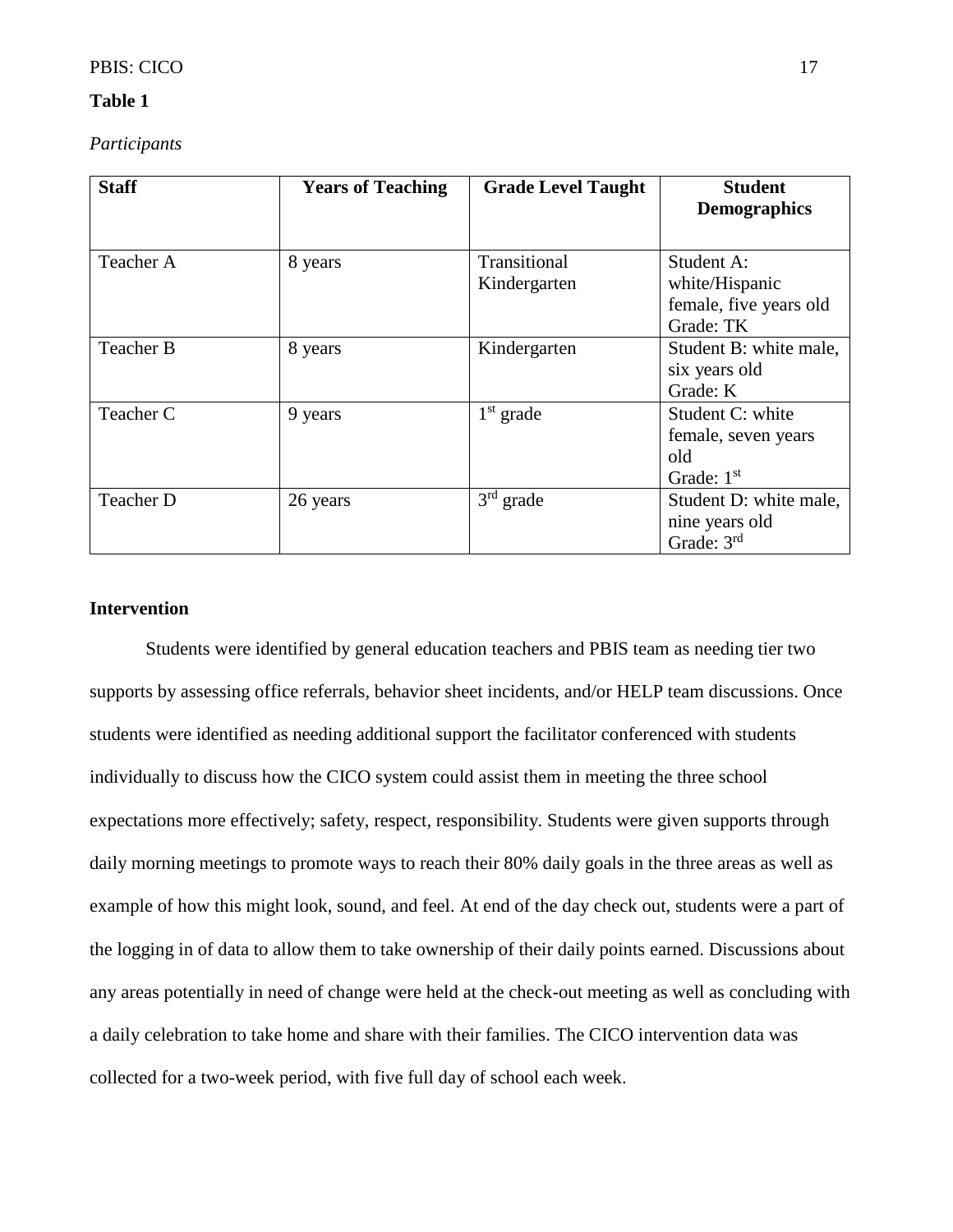### **Variables**

During the course of the data collection period two teachers had substitutes for two different days creating a potential difference in expectations. Within the data collection period there were three days the school had early outs, resulting in no data collection taken during the last period of the day. Outside variables with potential impact on student data: lack of sleep, medications not given at home, or day of the week (anticipation of the weekend/no school).

# **Measurement Instrument**

The measurement tool used for this action research project was the Check-In Check-Out sheet created specifically for the targeted school. The same CICO sheet was used for all grade levels with a box describing how to mark the points correctly. Individual meetings were had with each teacher prior to using the CICO sheet to insure the highest level of fidelity.

Each student was present for all 14 days of the research period allowing a clear picture of student improvement over the course of the intervention. Data was collected daily and inputted into the PBIS SWIS system. At the end of the two-week collection period, data driven decisions were made for next steps students. Teacher and student interviews were collected at the end of the two-week trial period.

Data was all housed on the PBIS SWIS system which was accessible to the school counselor, principal, and action research facilitator. SWIS system is password protected and not accessible to any other staff members unless access is granted.

#### **Statistical Analysis**

All four students used the same CICO sheet for this research project. The CICO sheet was a system created to award students points on a scale of zero to two, based on their behavior, in the areas identified as the school's values; safety, respect, responsibility. Students were given points by the general education teacher as well as the CICO facilitator. According to the PBIS Tier 2 intervention system, 80% of the daily points possible is the targeted percentage. In this case study there were five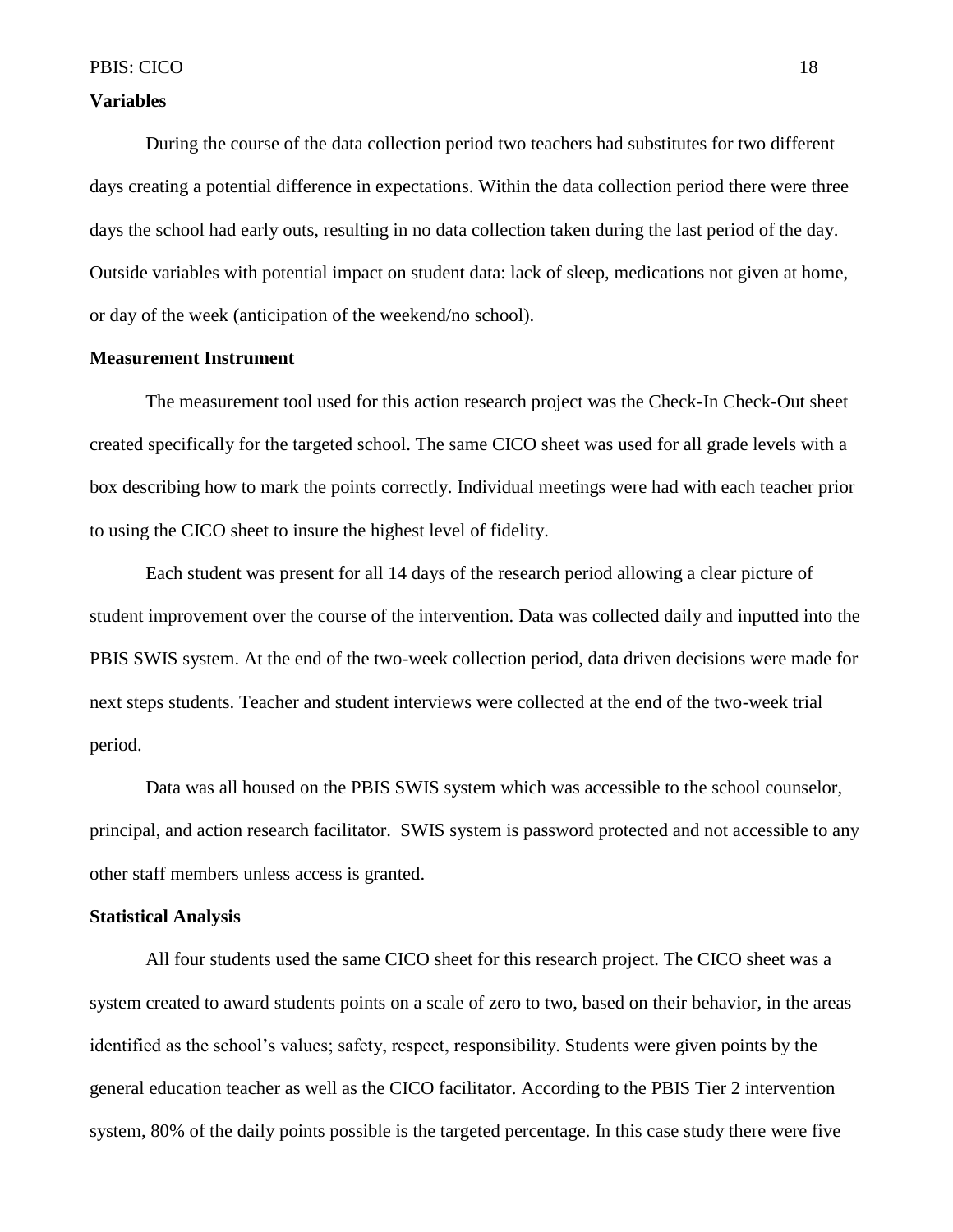designated times throughout the day to obtain points in three separate categories; safety, respect, and responsibility. 30 points were possible each day with a target of 24 points. Students participating in this study were selected due to number of ODRs as well as failed in class attempts by the general education teacher to increase the three targeted school values of safety, respect, and responsibility by means of token economy, and sticker charts. Teacher and student feedback in the form of an interview was compiled to assess how the CICO system was received to determine personal perception of the trial.

Each student was met with before the trial period to explain how the CICO sheet would be used. Students began meeting with the researcher/facilitator every morning during the morning checkin block to discuss goals for the day and collect the previous day's CICO sheet signed by parents. At the end of each day the student would meet back with the researcher/facilitator and discuss how the day went. Daily points would be entered into the SWIS system while the student was present to show them the progress they were making on their personal graphs. Charts 1-4 below are individual charts displaying the two-week research period. Chart 5 is the overall school-wide graph displaying student success during the research period.

# **IRB Exemption**

IRB exemption was granted for this action research project as no consent was needed from parents. Within the school system PBIS was already being utilized amongst all students; therefore, the CICO intervention was not infringing on any human rights or performing any services above or beyond the normal scope and sequence of the school.

# **Data Collection**

Data collection was obtained through the use of PBIS Check-In Check-Out (CICO) system. A daily CICO document was created with the school day being divided into four parts (labeled as colors) as well as a morning check-in with the facilitator. CICO forms were created around a numbers system from zero to two points in three separate categories; respect, responsibility, and safety. Each student would begin their day with the CICO facilitator to determine how their morning had started utilizing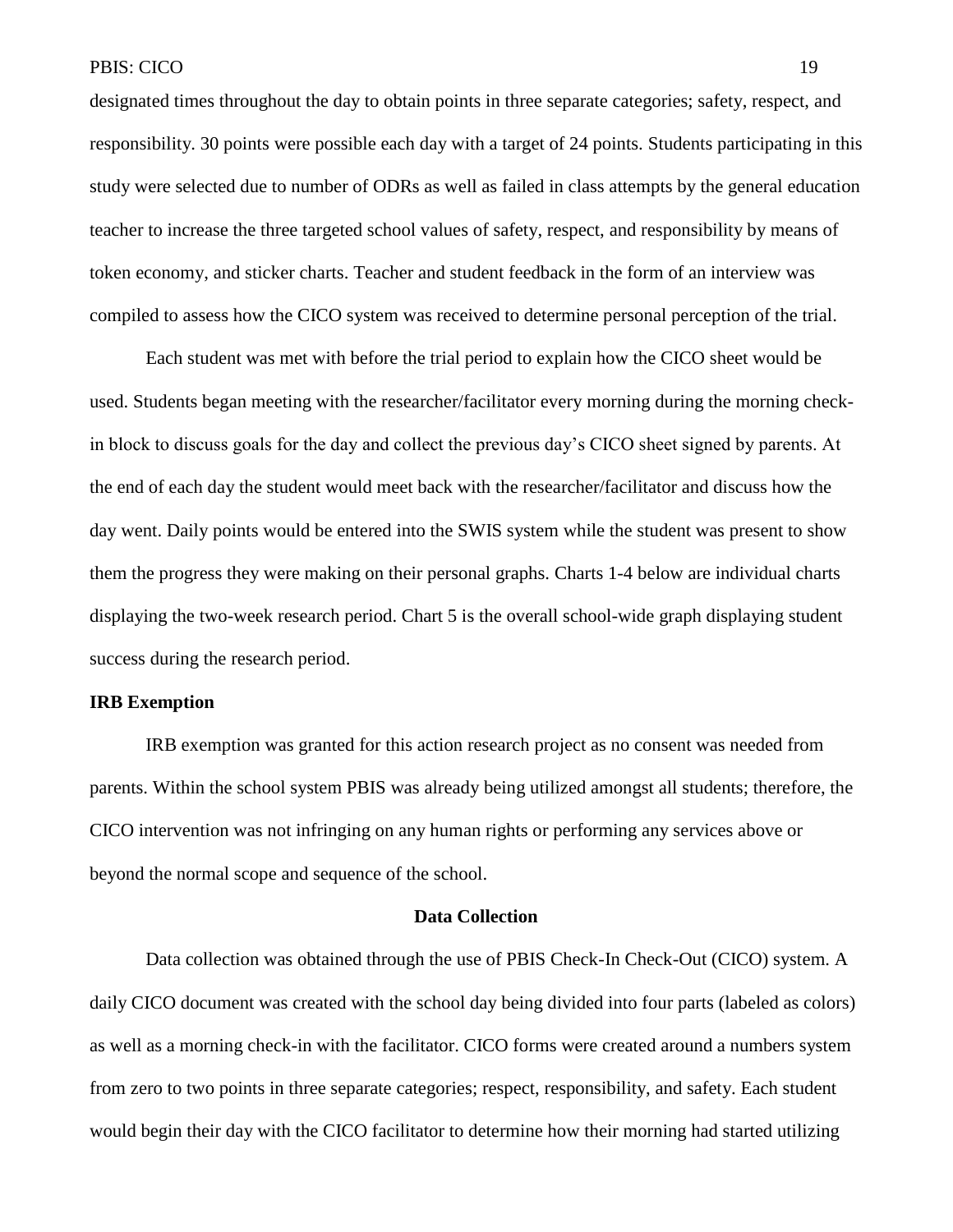the points system and what goals they have for the day. Throughout the day, each of the colored block sections (time periods of the day) were marked by the student and their classroom teacher. During the teacher/student meeting to mark each section of the CICO paper the teacher would discuss what they felt and how the student felt they should be marked; zero, one, or two in all three categories. At the end of the school day the student would meet with the facilitator again to add up the daily points and determine if the 80% goal (24 points) was reached. All CICO sheets were sent home nightly to have a parent signature and returned to the facilitator the next morning. If a student came to school without the signed CICO sheet a parent contact was made with the CICO facilitator while the student was present.

Daily CICO scores were put into the PBIS SWIS system. All scores were generated and placed on a graph to visually see how the student was doing in accordance to reaching the 80% points goal. Students were present as scores were entered so they were able to visually see how their points earned each day effected their graphs, looking for the 80% trend line. Data was placed into multiple graphs: individual student CICO data, grade level CICO data, and school-wide CICO data. At the end of the two-week period determinations were made if a student should remain on a CICO system based upon data collection with a goal of 80%, if further intervention was needed, or if they were ready to be exited from the CICO tier two intervention. These determinations were made by team meetings with the CICO facilitator, guidance counselor, and classroom teacher.

# **Findings**

#### **Data Analysis**

Data was collected over a two-week period, five full days of school/week. Each day students met with the facilitator for a morning check-in. During the morning check-in the first daily points were obtained. Points were awarded in three categories; safety, respect, responsibility, with a possible score of two, one, or zero points per category. There were four additional times throughout the school day where students met with their general education teacher to be awarded points. Students were able to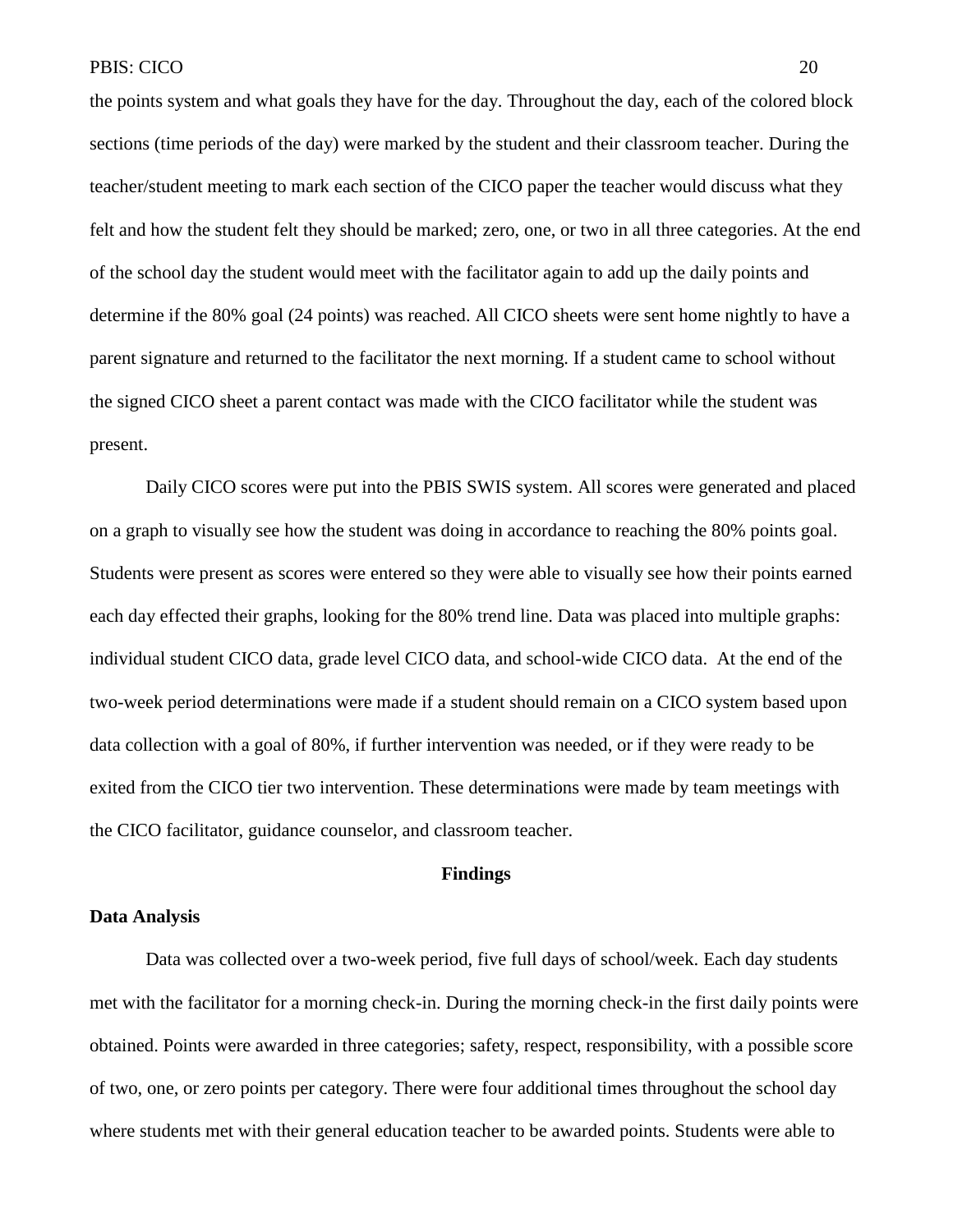obtain a maximum of 30 points per day with their goal of 24 points per day (80%). Below will be a breakdown of each student's data analysis.

When answering the first research question: Does the implementation of a CICO system improve student behavior in the classroom in the areas of safety, respect, and responsibility? Based upon the data collected from the daily CICO sheets, three of the four students obtained an 80% or higher success rate with improving student behavior in the classroom. The average data from all four students broken down by school value was; safety: 87%, respect: 80%, and responsibility: 84%. Prior to the CICO intervention the four identified students were consistently having little to no success based upon ODRs and number of parent contacts. I believe the data collected with daily points obtained as well as the frequency of the students reaching their daily goals (80% success) CICO system did improve student success in the areas of safety, respect, and responsibility. Due to the frequency of daily goals met, I believe continued utilization of PBIS CICO intervention in the school system is supported with sufficient data.

The second research question is: Do the students using the CICO system feel this is a successful intervention for them? Students were individually asked how they felt the CICO system worked for them. A set of questions were asked to each student at the end of the two-week data collection. These questions included:

- 1. Did you like the CICO system?
- 2. Did you feel it helped you follow the three school rules?
- 3. Would you change anything?

Each student responded to the first question using a numbered scale one to three. One meaning "I did not like the CICO system", two, "It was okay," and, three, "I really enjoyed it". Scoring for the second question was also done with the same type of numbering system. One "I do not feel it helped me", two, "It kind of helped me", three, "It really helped me". The third question was left as open ended for the students to respond on a more individual basis.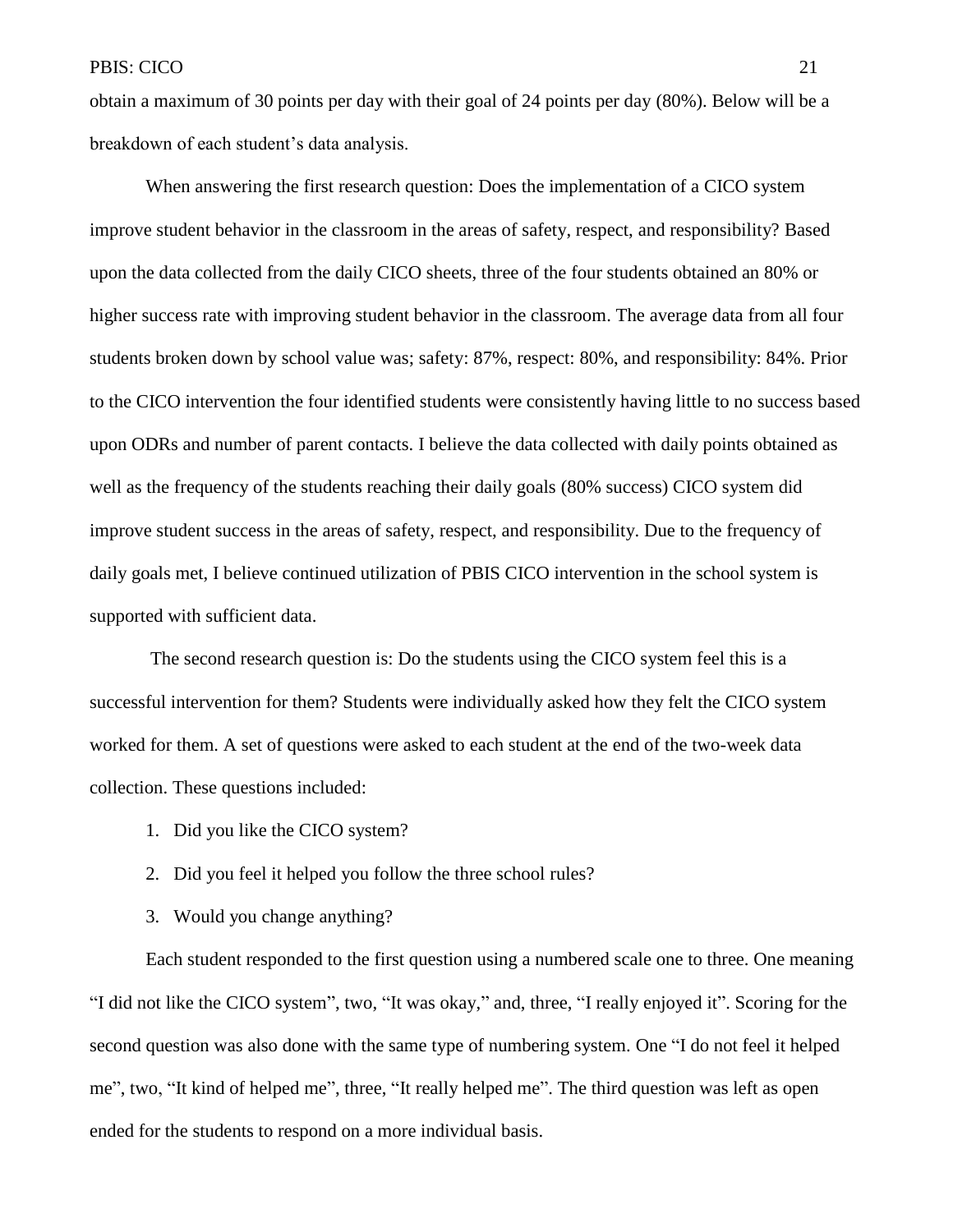With regards to the first question given to participating students, three of the four students rated this question a three with one student rating it a two. The second question had similar results as three of the four students answered with threes, while one student answered with a two. The third question was answered with three students stating they would change nothing while the fourth student stated they did not wish to send the sheet home to their mom to be signed at night.

The final portion of data collection was obtained from the participating teacher interviews to address the research question: Do the participating classroom teachers feel the CICO system is an effective Tier 2 intervention? Using a numbering scale of one to three; one being "disagree", two being "neutral", and three being "agree", teachers were asked to rate each of the following questions.

- 1. Do you feel the CICO system is an effective Tier 2 intervention?
- 2. Do you feel the students were successful using the CICO intervention?
- 3. Would you change anything about the CICO intervention?

The first question was answered from all four-participating teacher with threes. The second question resulted in three teachers marking three while one teacher gave it a two, explaining she felt there was potential with the CICO intervention; however, her student did not seem as receptive to it. Looking at the final question, three of the teachers responded with change nothing. One teacher did respond that she wishes the facilitator would have more time to meet with the students each day and have a set time in her schedule to do this rather than trying to squeeze it in before and after school with her other obligations.

Student A was awarded daily points over a two-week grading period with scores ranging from 16 points per day to 25 points per day, giving student A a mean score of 19.3 points. Student A reached the 80% goal four out of the ten-day data collection period.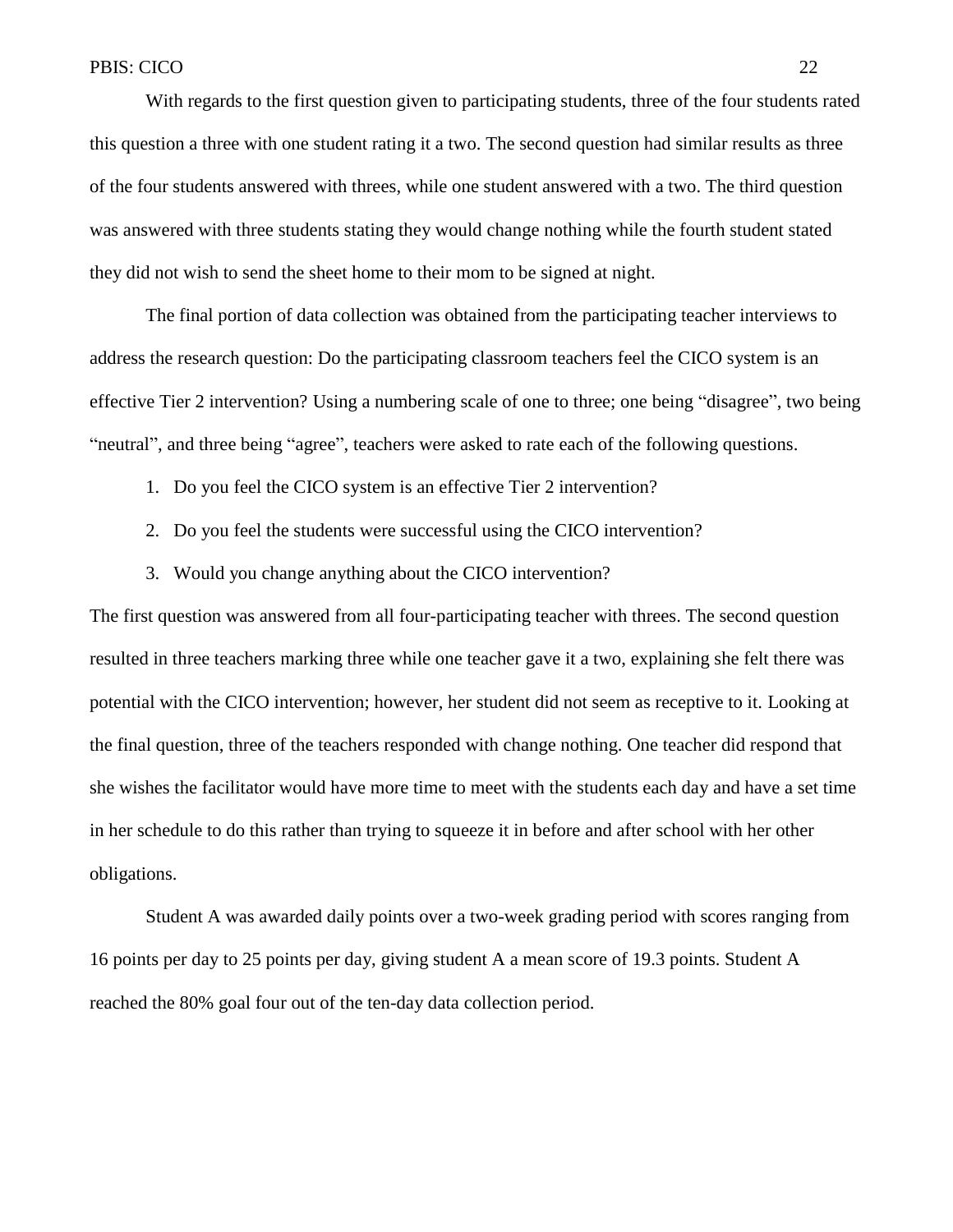### PBIS: CICO 23

# **Figure 1**

*CICO - Individual Student Count, Student A*



Student B was awarded daily points over a two-week grading period with scores ranging from 19 points per day to 30 points per day, giving Student B a mean score of 25.8 points. Student B reached the 80% goal eight out of the ten-day data collection period.

# **Figure 2**

*CICO - Individual Student Count, Student B*



Student C was awarded daily points over a two-week grading period with scores ranging from 21 points per day to 29 points per day, giving Student C a mean score of 27.2 points. Student C reached the 80% goal nine out of the ten-day data collection period.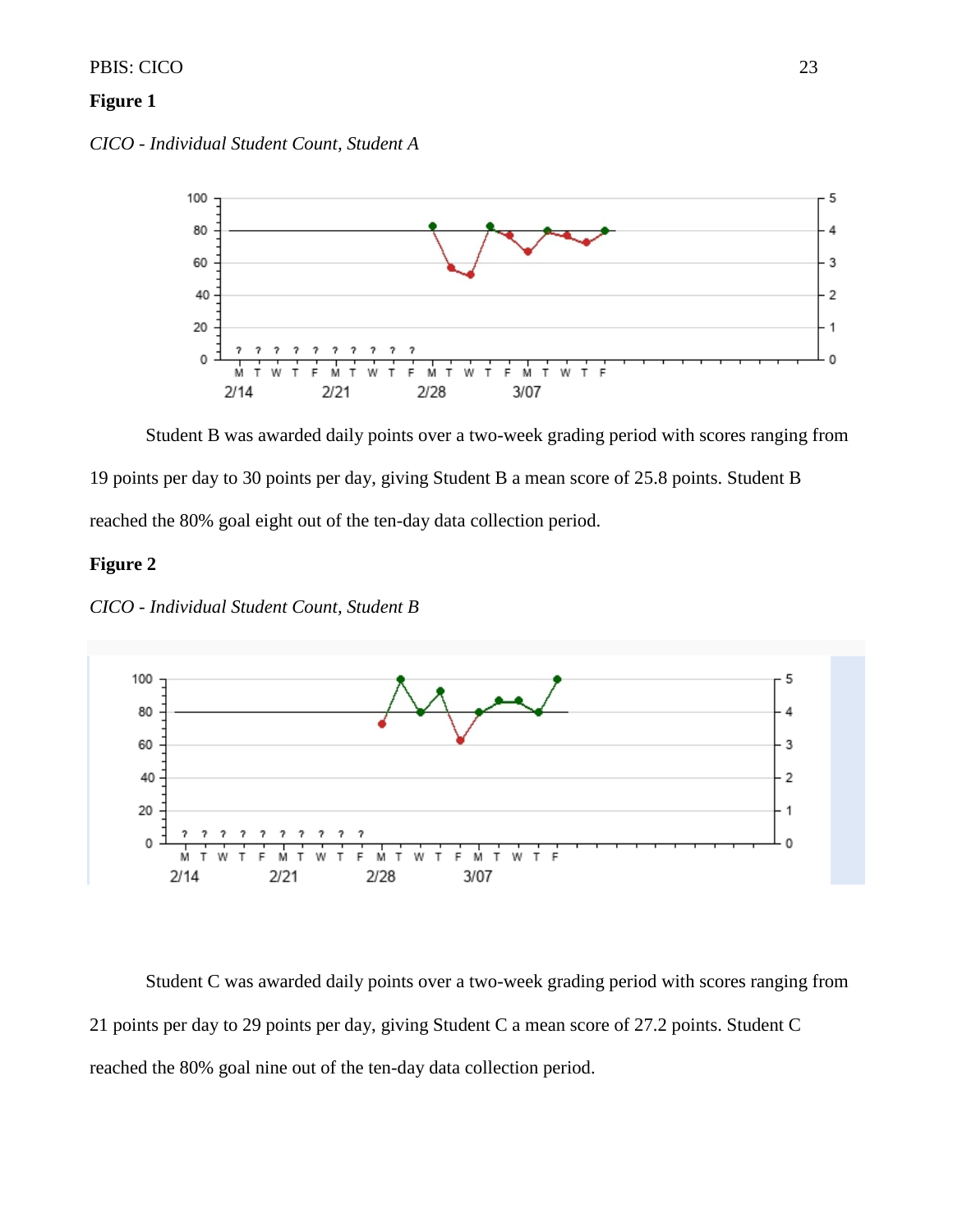#### PBIS: CICO 24

#### **Figure 3**

*CICO - Individual Student Count, Student C*



Student D was awarded daily points over a two-week grading period with scores ranging from 24 points per day to 30 points per day, giving Student D a mean score of 27.8 points. Student D reached the 80% goal ten out of the ten-day data collection period.

# **Figure 4**



*CICO - Individual Student Count, Student D*

The range of points obtained during the data collection period from all four students was 16 to 30 points. The average percentage of daily points obtained for all four students over the course of the data collection period was 85.33% of daily points earned.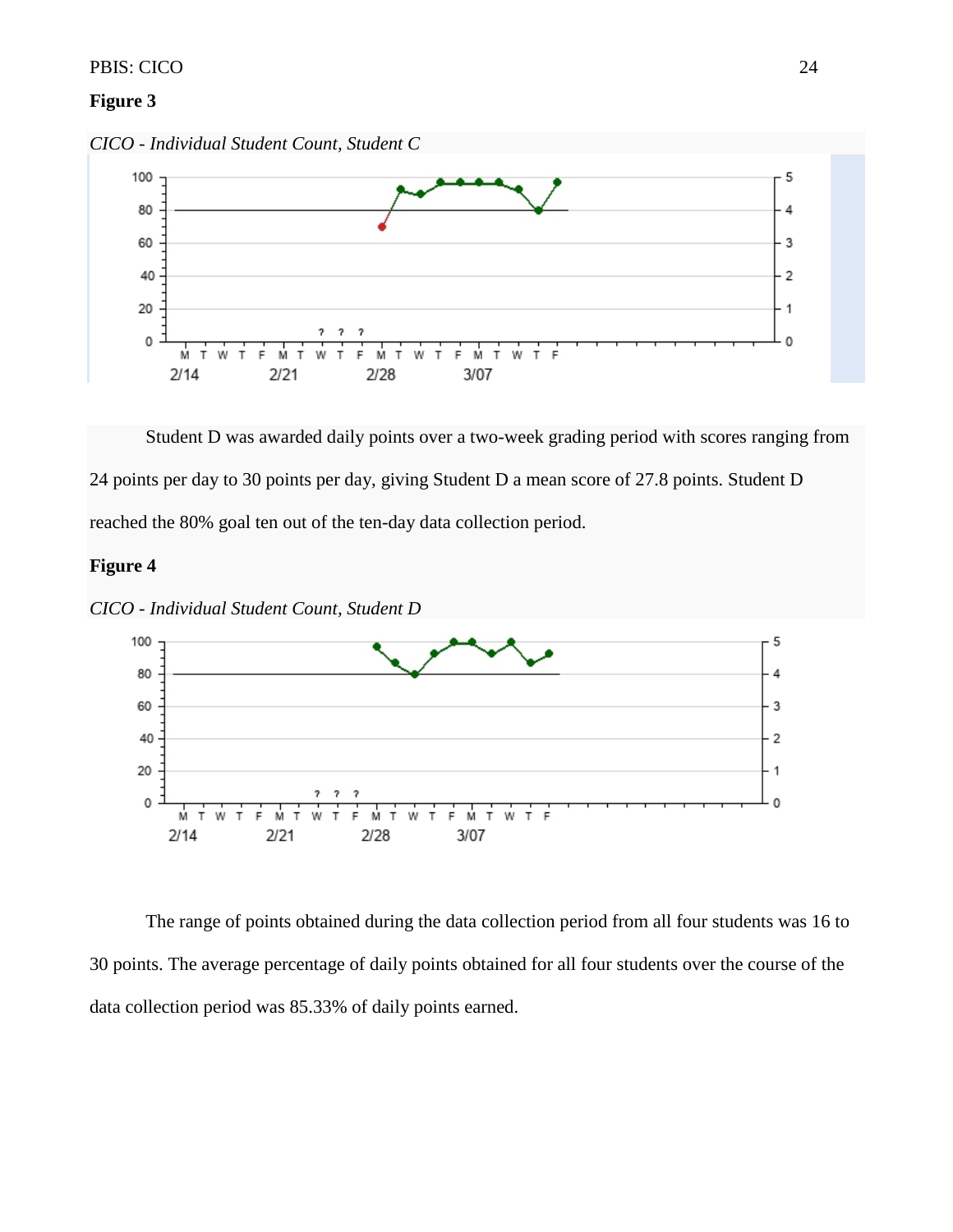# **Figure 5**

*Whole Group Data*



#### **Discussion**

# **Summary of Major Findings**

Results of the current study suggest the validity of the Tier 2 intervention CICO. Participating students were identified as having difficulty with the three school PBIS values; safety, respect, responsibility. Previous to using the CICO system, classroom teachers had attempted a variety of interventions within their general education classrooms such as breaks, token economy systems, and classroom reward charts (i.e. sticker charts). Classroom teachers and students were then trained how to utilize a CICO system. Parents were contacted to inform and prepare them for their portion of the CICO intervention. Parents were asked to look at their child's daily CICO sheet, discuss it with their child, sign it, and send it back to school with their child. Students brought home their CICO sheets every day to share with families, have signed and return to school the following day. If students did not return CICO sheets signed, parent contacts were made the next morning.

During the two-week study, the goal was set for 24 out of 30 possible points (80%) earned daily. The points were awarded over the course of five preselected time frames throughout the day in three categories: safety, respect, responsibility. Each category had the possibility of earning zero, one,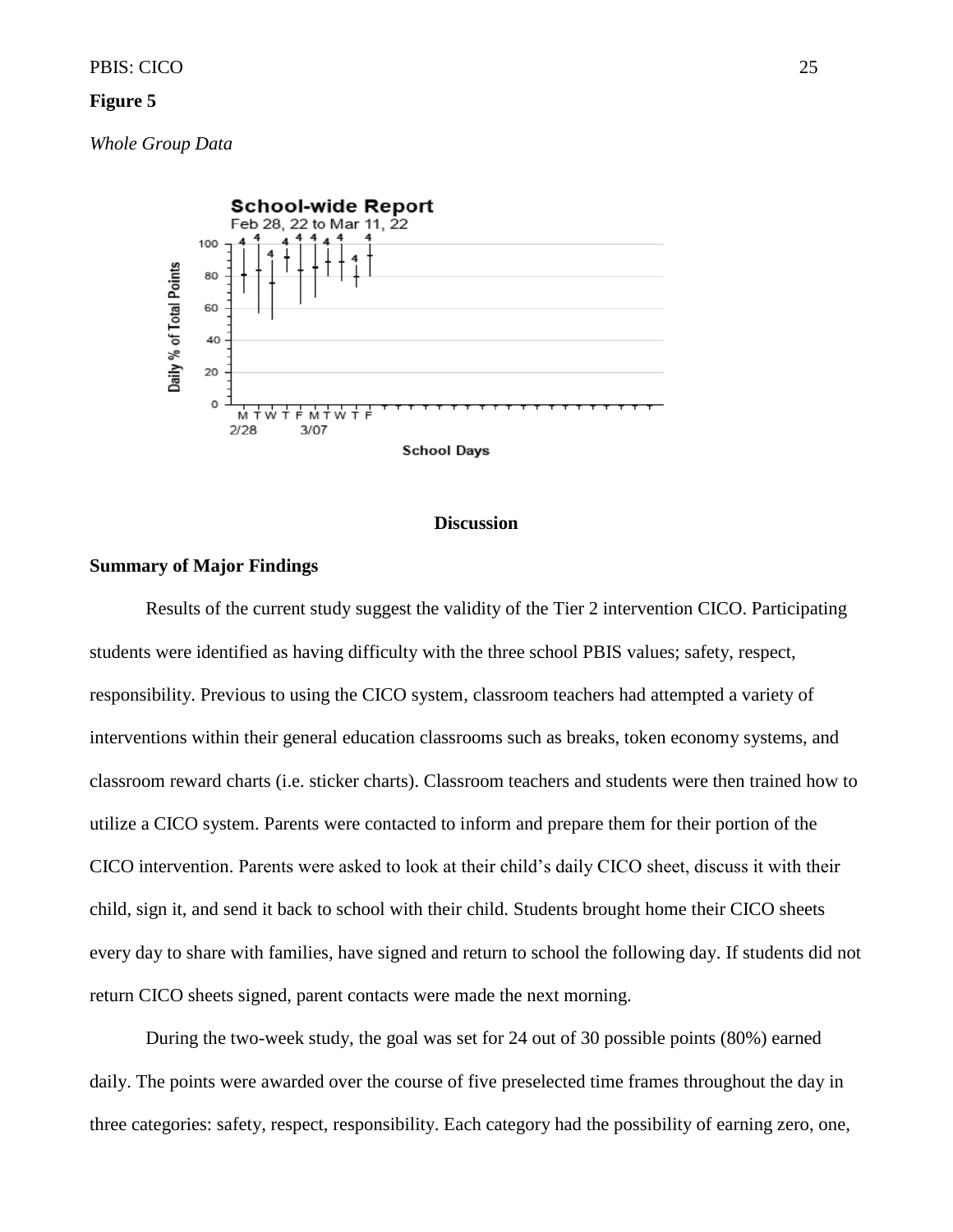or two points at each time frame. Three out of the four students were found to have an average of over 80% success rate with the CICO intervention at the end of the research period.

The findings of this study show the potential for successful Tier 2 interventions with the use of the CICO system. The system was essentially low to no cost beyond the school's current investment in SW-PBIS. Teachers reported a high level of fidelity while using the CICO system as well as the ease of implementing the intervention. General education teachers also reported their level of pleasure with the intervention not taking any of their academic instruction time or the student's personal time (recess). The amount of time reported to fill out each section of the CICO sheet was no more than one minute.

Looking at the implications for the students, the clear benefit to the CICO system was the lessoning of ODRs and the increase of in class, on task academic time. Students were able to be present and not lose out on instructional time with the use of the CICO system. At the end of the twoweek research period, students voiced their level of enjoyment with less ODRs and their ability to please both their teachers and parents when reaching their goals.

The results of this study conquer with previous studies and research on the use of CICO intervention. Research states the importance of fidelity while using the CICO system as well as the efforts needed to create a successful Tier 2 intervention school-wide. The current study was used to focus the efforts of Tier 2 intervention CICO in a small rural school district focusing on grades TKfourth. The research was used to create a plan for future PBIS Tier 2 implementation within the parameter of the targeted school. The study concludes with a 75% success rate, the use of CICO intervention students found over 80% success in the areas of the school's values: safety, respect, responsibility.

#### **Limitations of the Study**

Limitations of the study could be found in the level of training for the general education teachers prior to the study. As the CICO facilitator, the researcher did provide a small targeted training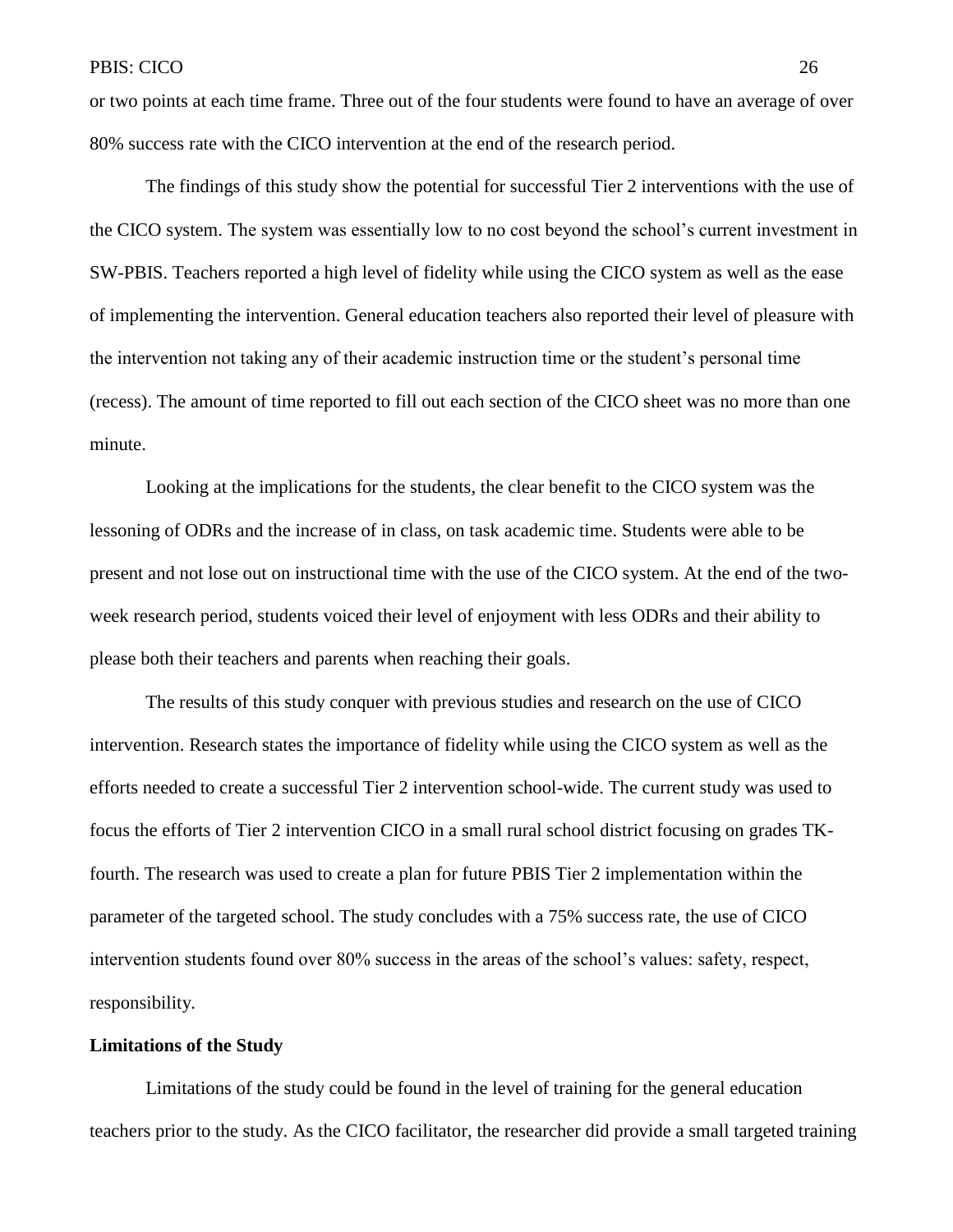for the general education teachers involved; however, the researcher was not formally trained on how to provide training for the general education teachers.

Other limitations to the study are the number of general education teachers marking the CICO sheets for each student. Students came from four different grades and classes, allowing for the judgment of four different adults when scoring the student's behaviors. A key of how to mark the CICO sheet was provided at the bottom of the paper for the student and teacher to use; however, still leaving room for interpretation.

#### **Further Study**

With the shortened data collection period, future studies with a longer period should be considered. As in the study of Pas et al. (2019) a year's worth of data collection would give a better indication of success percentages with the use of CICO. Longer data collection periods would give a clearer picture of how students maintain behaviors with the CICO system after the initial novelty ends. In addition, future studies could address the next step for the CICO intervention, students taking over more of the ownership in student led marking of scores. This is a process to determine if the CICO system is still warranted or if the student is ready to be exited from the intervention.

Future studies should be considered with a larger number of students. A larger number of students would allow for a more accurate percent of success, as well as consistency with general education teachers scoring the CICO sheet. By having multiple students from one classroom utilizing the CICO system it would create a clearer depiction of students' success with a consistent adult collaborator.

Lastly, a future study could be a repeat of the current study with different students from the same classrooms, as in the research by Swoszowski et al. (2013) where four students from the same classroom were selected for the study. The repeated study would show constancy over time of the same adult's scoring interpretation, with multiple students, allowing for a more data supported conclusion.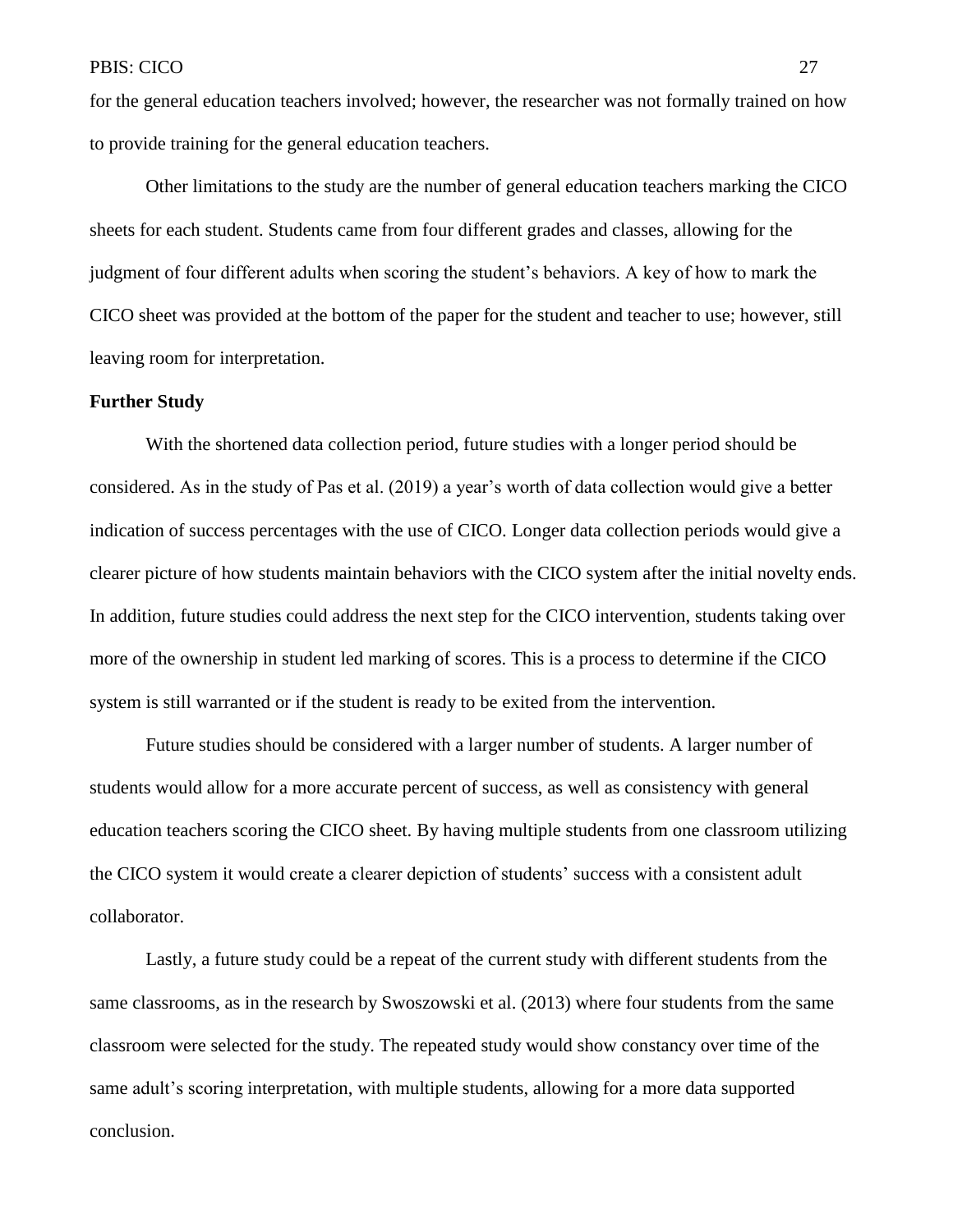#### **Conclusion**

This study provides support of the use of PBIS Tier 2 CICO intervention. Of the four participating students, three completed the study with an 80% or higher success rate. The findings support with the use of CICO intervention, students obtained an increase percentage of daily success with school-wide values; safety, respect, and responsibility. With three of the four students obtaining 80% or higher of their daily points earned, the identified students were determined to have completed the intervention and were dismissed from the intervention. With 100% fidelity as well as 100% student attendance during the study, using the data obtained it was determined PBIS CICO intervention had a success rate of 75% for improving student's use of school-wide values.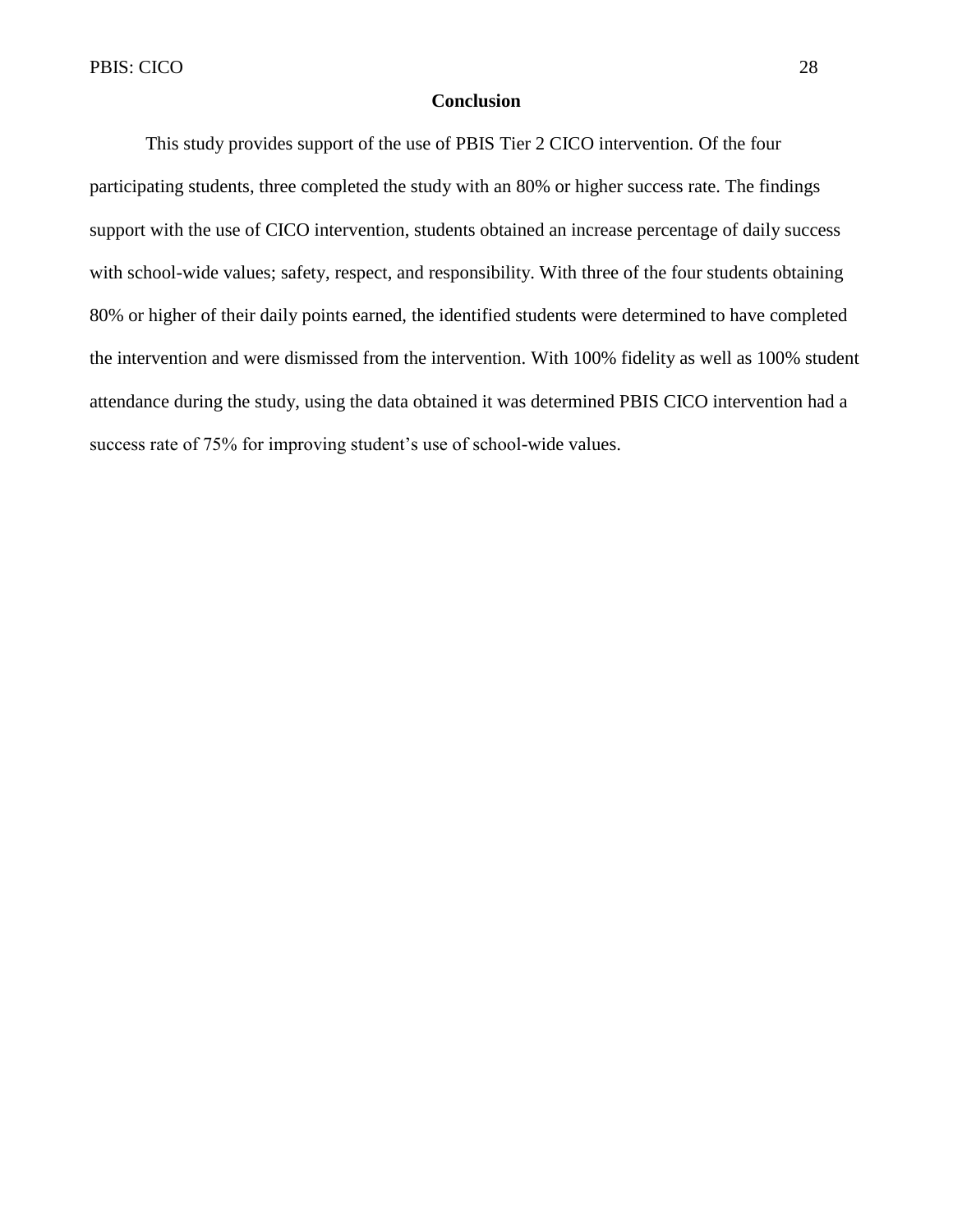#### **References**

- Betters-Bubon, J., Brunner, T., & Kansteiner, A. (2016). Success For All? The Role of the School Counselor in Creating and Sustaining Culturally Responsive Positive Behavior Interventions and Supports Programs. *The Professional Counselor*, 6(3), 263-277. DOI:10.15241/jbb.6.3.263
- Boden, L. J., Jolivette, K., & Alberto, P. A. (2018). The Effects of Check-in, Check-up, Check-out for Students with Moderate Intellectual Disability During On- and Off-Site Vocational Training. *The Journal of Classroom Interaction*, 53(1), 4-21.

https://www.proquest.com/docview/2187374780?accountid=28306

- Clayton, J., Robertson, D., & Sotomayor, T. (2020). Opportunities and Access: Exploring How School District Leaders Make Meaning of Equity in Practice through Positive Behavioral Interventions and Supports. *International Journal of Education Policy and Leadership*, 16(4), 20. https://journals.sfu.ca/ijepl/index.php/ijepl/article/view/878
- Clyne, A. (2017). PBIS: We Can Do This! *National Association of School Psychologists*, 45(8), 30- 31.

https://www.proquest.com/docview/1900328803?accountid=28306&forcedol=true&parentSess ionld=uVobtBwLTy8sSwOfbLAJFtJoufKRIAWEeX2BBMOeFUU%3D

- Cook, C. R., Frye, M., Slemrod, T., Lyon, A. R., Renshaw, T. L., & Zhang, Y. (2015). An Integrated Approach to Universal Prevention: Independent and Combined Effecs of PBIS and SEL on Youths' Mental Health. *American Psychological Association*, 30(2), 166-183. http://ezproxy.nwciowa.edu/login?url=https://www.proquest.com/scholarly-journals/integratedapproach-universal-prevention/docview/1686798039/se-2
- Cressey, J. M., Whitcomb, S. A., McFilvray-Rivet, S. J., Morrison, R. J., & Shander-Reynolds, K. J. (2015). Handling PBIS With Care: Scaling Up To School-Wide Implementation. *American School Counselor Association: Professional School Counseling*, 18(1), 90-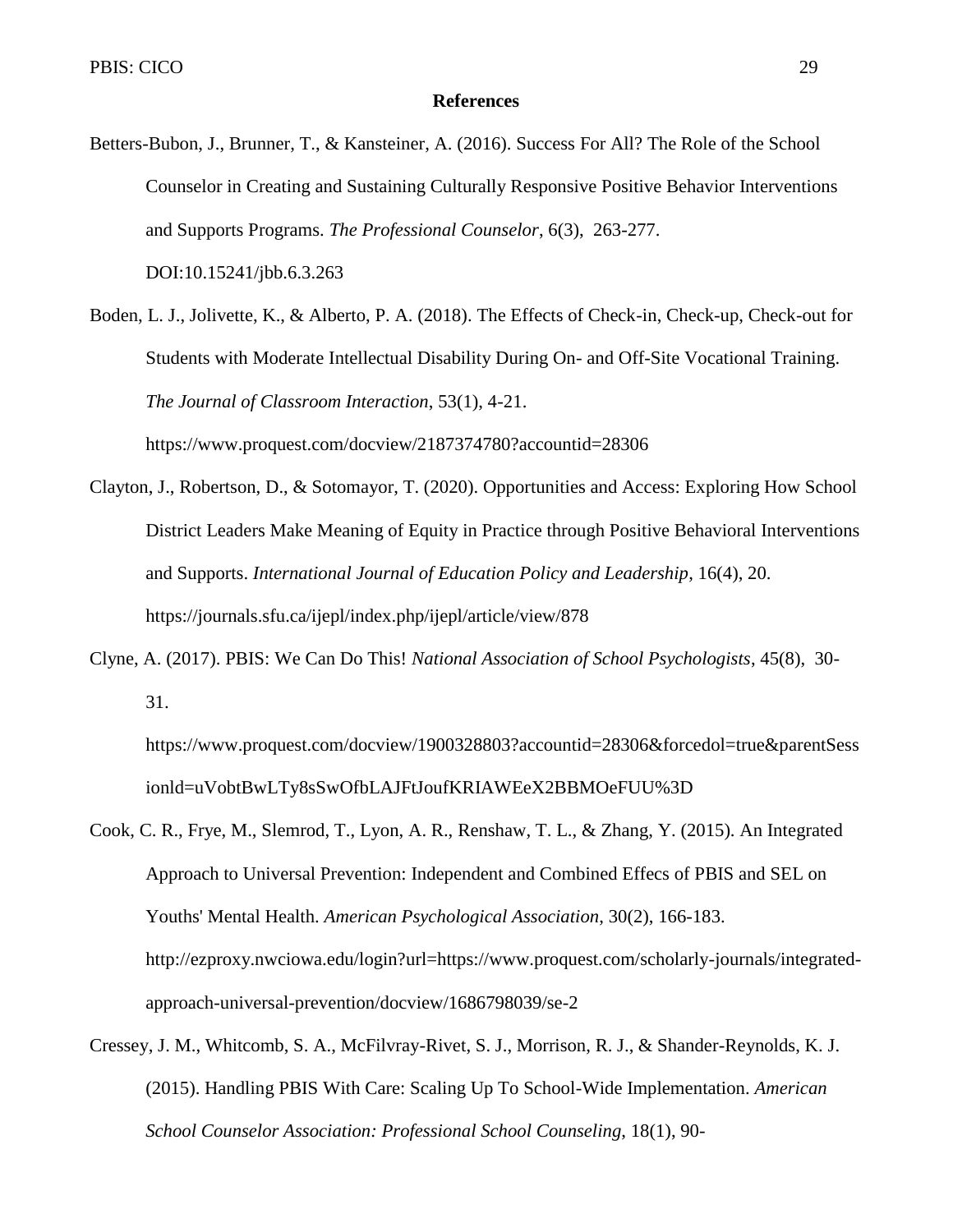99. http://ezproxy.nwciowa.edu/login?url=https://www.proquest.com/scholarlyjournals/handling-pbis-with-care-scaling-up-school-wide/docview/1672762009/se-2?accountid=28306

Eiraldi, R., McCurdy, B., Schwartz, B., Wolk, C. B., Abraham, M., Jawad, A. F., Nastasi, B. K., Mautone, J. A. (2019). Pilot Study for the Fidelity, Acceptability, and Effectiveness of a PBIS Program Plus Mental Health Supports in Under-Resourced Urban Schools. *Wiley Periodicals*, 56, 1230-1245. https://onlinelibrary-wileycom.ezproxy.nwciowa.edu/doi/pdfdirect/10.1002/pits.22272

- Eklund, K., Kilgus, S. P., Taylor, C., Allen, A., Meyer, L., Izumi, J., Beardmore, M., Frye, S., McLean, D., Calderon, F., Kilpatrick, K. (2019). Efficacy of a Combined Approach to Tier 2 Social-Emotionaland Behavioral Intervention and the Moderating Effects of Function. *School Mental Health*, 11, 678-691. https://doi.org/10.1007/s12310-019-09321-5
- Fefer, S. A., Hieneman, M., Virga, C., Thoma, A., & Donnelly, M. (2020). Evaluating the Effect of Positive Parent Contact on Elementary Students' On-Task Behavior . *Journal of Positive Behavior Interventions*, 22(4), 234-245. https://doi.org/10.1177/1098300720908009
- Goodman-Scott, E., Hays, D. G., & Cholewa, B. E. (2018). ''It Takes a Village'': A Case Study of Positive Behavioral Interventions and Supports Implementation in an Exemplary Urban Middle School. *Urban Review*, 50, 97-122. https://doi.org/10.1007/s11256-017-0431-z
- Goodman-Scott, E., & Grothaus, T. (2018). School Counselors' Roles in Ramp and PBIS. *American School Counselor Association*, 21(1), 130-141. DOI:10.5330/1096-2409-21.1.130
- Hawken, L. S., Bundock, K., Barrett, C. A., Eber, L., Breen, K., & Phillips, D. (2015). Large-scale implementation of check-in, check-out. *Canadian Journal of School Psychology*, *30*(4), 304– 319. https://doi.org/10.1177/0829573515601005
- Hirsch, S. E., MacSuga-Gage, A. S., Ennis, R. P., Mathews, H. M., Rice, K., & Marcus, K. (2020). Using Videos to Promote Positive Behavioral Interventions and Supports: A Qualitative Study.